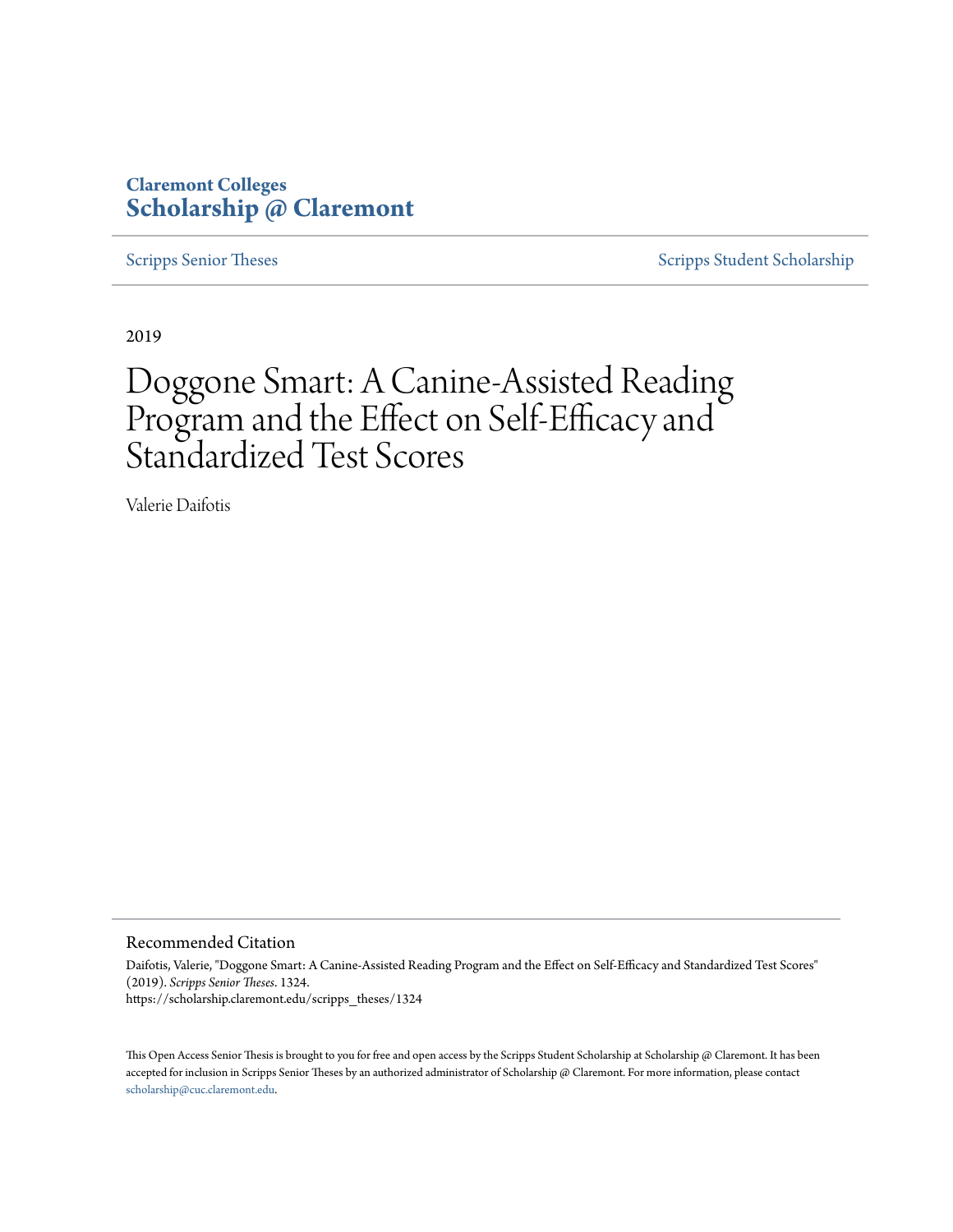# **DOGGONE SMART: A CANINE-ASSISTED READING PROGRAM AND THE EFFECT ON SELF-EFFICACY AND STANDARDIZED TEST SCORES**

by

# **VALERIE DAIFOTIS**

# **SUBMITTED TO SCRIPPS COLLEGE IN PARTIAL FULFILLMENT OF THE DEGREE OF BACHELOR OF ARTS**

# **PROFESSOR ABDULLATIF PROFESSOR CATALINO**

**DECEMBER 14, 2018**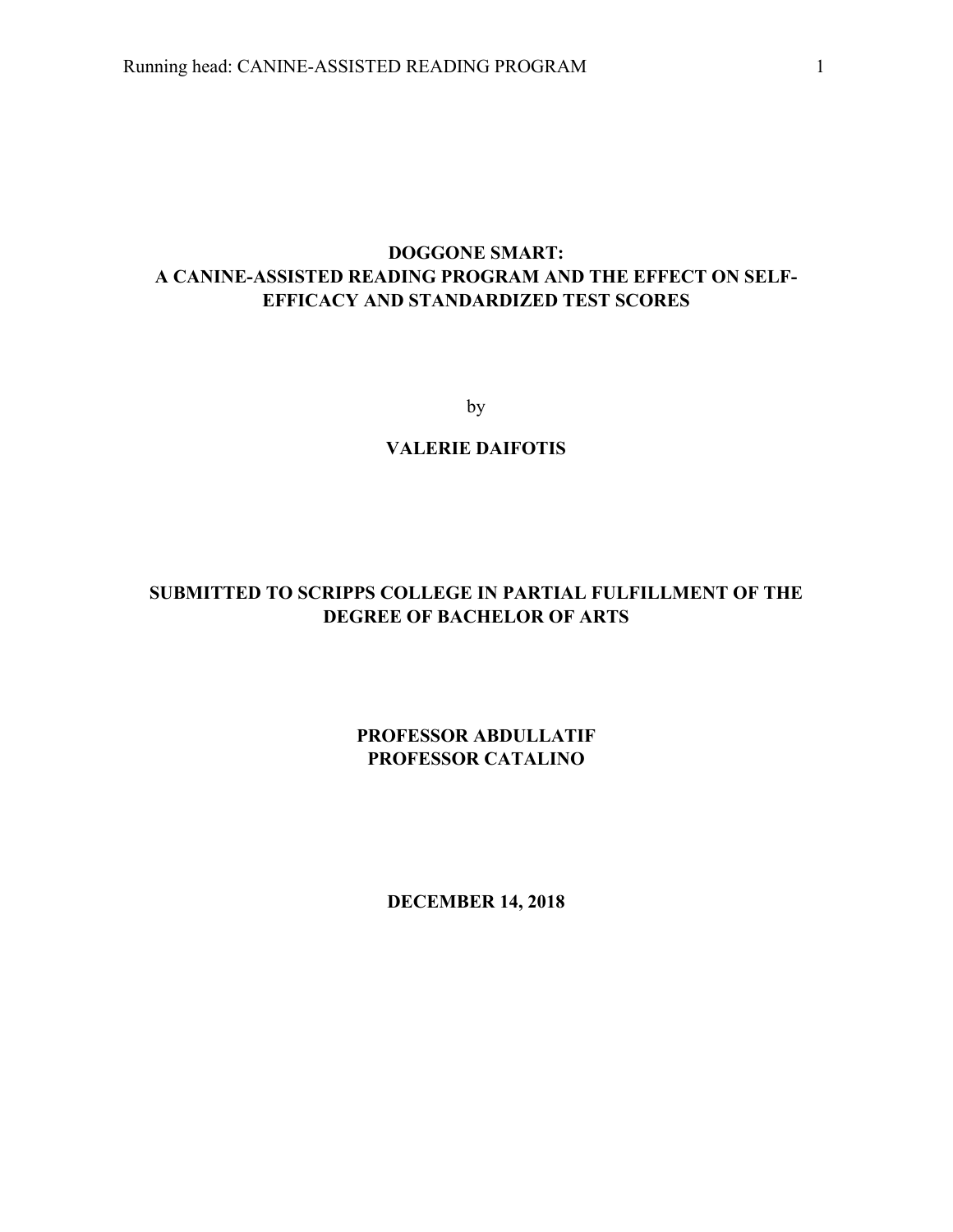# **Acknowledgments**

I would like to thank Professor Q, Professor Catalino, and Professor Ma for making this thesis happen. I would also like to thank Mom and Dad for getting me to this point; you made Scripps possible. Jim, thank you for always dealing with my tears. This thesis is dedicated to Hershey, Bear, Marshmallow, Sunny, Cecil, and Thumper.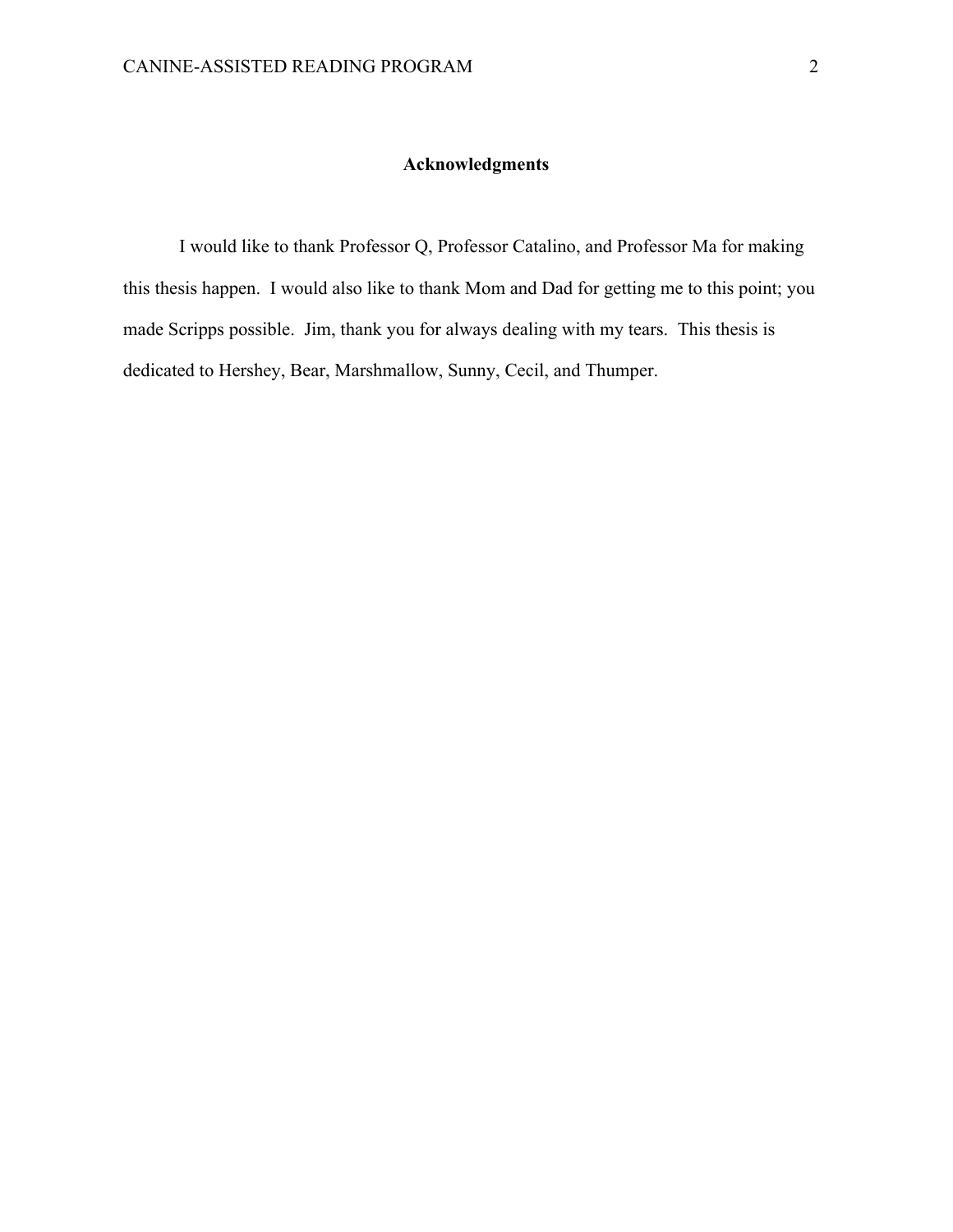#### **Abstract**

The use of dogs in a reading program is not a new concept. However, this study addresses the gap in the literature by exploring the connection between reading to dogs, reading self-efficacy, and reading standardized test scores. Using an experimental controlgroup design, this study will look at below-average readers in the fifth grade with half randomly assigned to read once a week to a certified therapy dog and volunteer and the other half randomly assigned to read to just an adult volunteer with no dog. This study will use a reading self-efficacy questionnaire (Carroll & Fox, 2017) and the existing reading standardized test used in the school district. The study should find that reading to dogs has a significant effect on reading self-efficacy and reading standardized test scores. Self-efficacy should mediate the effect of the presence of dogs in the reading group on test scores. This study will contribute to the existing literature on canine-assisted reading programs as well as academic self-efficacy. Though the results are based on local fifth grade students, the study can be replicated in other grades and school districts.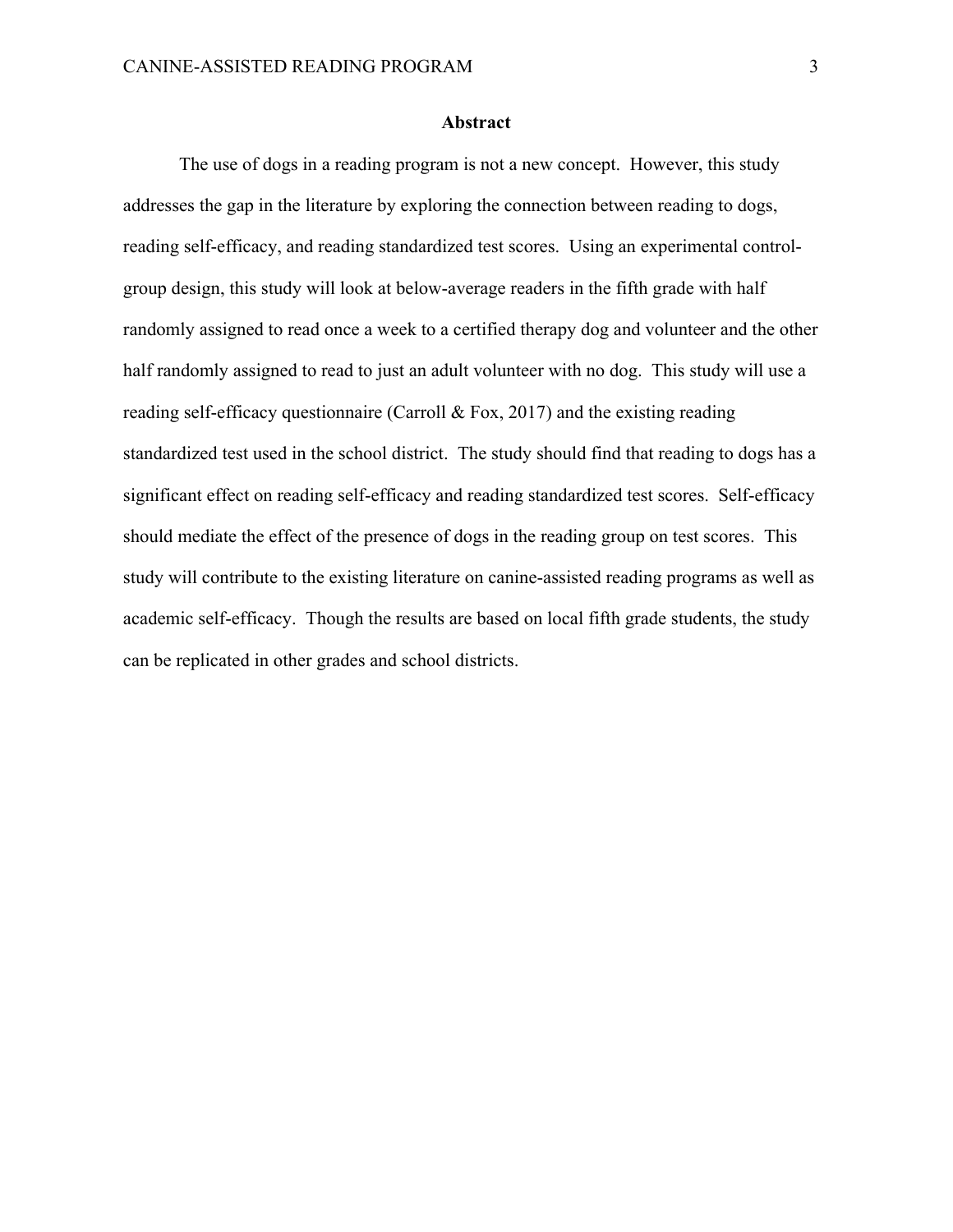#### **Introduction**

Literacy is a powerful form of currency in American society. Without it, or with limited competency, quality of life is much lower due to poverty, fewer employment opportunities, lower wages, and overall less involvement in society (US Department of Education, 2002). In 2015, over thirty percent of fourth graders were reading at a below basic level, which means they were not "able to locate relevant information, make simple inferences, and use their understanding of the text to identify details that support a given interpretation or conclusion" (National Center for Education Statistics, 2015). With that being said, there is a similarly powerful behavioral concept that can mitigate this issue academic self-efficacy, or one's own belief that they can succeed academically. The study of academic self-efficacy as a whole is valuable to society at large and to teachers within the classroom directly educating children. Self-efficacy is a good predictor of students' academic motivation, achievement, and future academic choices (Pajares, 2003); and, the resulting benefit of academic achievement is a good indicator of future success in one's career (Kell, Lubinski, & Benbow, 2013). Therefore, self-efficacy, specifically reading self-efficacy, can have a direct impact on the nearly one-third of elementary school students who are below basic reading level. By incorporating both Bandura's (1977) concept of self-efficacy as it applies to elementary readers and the more recent interest of having struggling students read to dogs, this study will propose a reading intervention program that can be executed in a public elementary school setting.

The positive effects of dogs on people (that are not afraid of or allergic to them) is nearly indisputable in popular culture. To support this claim there is a vast amount of research on the effect dogs have on children. Dogs have been shown to positively impact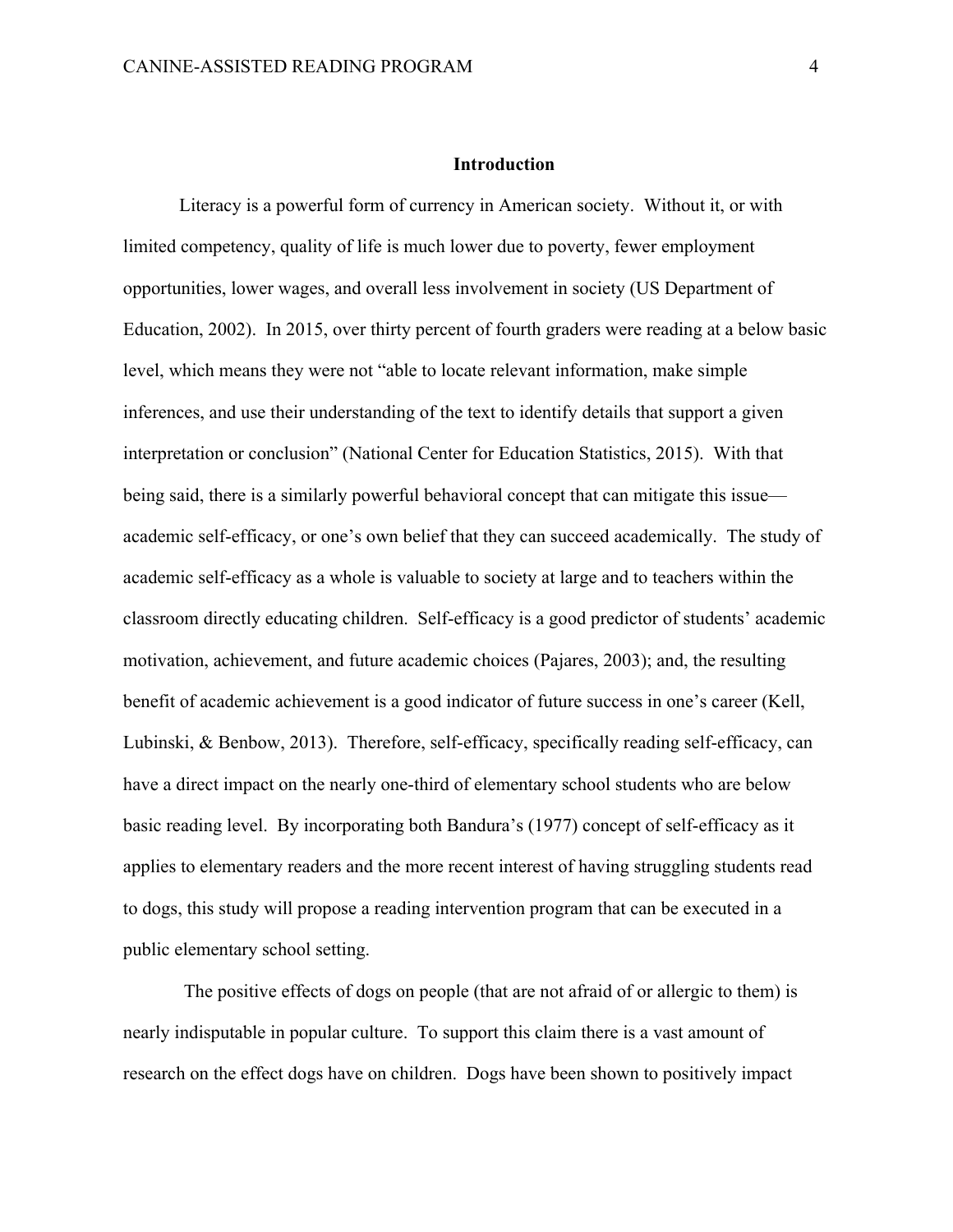children academically (Jalongo, Astorino, & Bomboy, 2004; Sorin, Brooks, & Lloyd, 2015; Fujisawa, Kumasaka, Masu, & Kataoka, 2016), physically (Wohlfarth, Mutschler, Beetz, Kreuser, & Korsten-Reck, 2013), socially and behaviorally (Hergovich, Monshi, Semmler, & Zieglmayer, 2002; Kotrschal & Ortbauer, 2003), and emotionally (Prothmann, Bienert, & Ettrich, 2006; Kertes, Liu, Hall, Hadad, Wynne, & Bhatt, 2017).

#### **Self-Efficacy**

Self-efficacy, "people's beliefs about their capabilities to produce designated levels of performance that exercise influence over events that affect their lives" (Bandura, 1994, p. 2), affects one's thoughts, feelings, and actions. Extensive research has been conducted on its application to children and the academic domain since Bandura (1977) first proposed this construct. Self-efficacy in the academic domain is important because children's beliefs about their mastery of academic subjects affects both their level of motivation and academic achievement (Pastorelli, Caprara, Barbaranelli, Rola, Rozsa, & Bandura, 2001). And, in a self-fulfilling-prophetic manner, children that have higher academic achievement tend to have higher levels of academic self-efficacy, such that students who are successful academically will have higher self-efficacy and students that have higher self-efficacy are more likely to be successful academically. This is a result of the most influential source of self-efficacy, "the interpreted result of one's performance, or mastery experience," (Pajares, 2003, p. 140). Similarly, low self-efficacy hinders academic achievement, which again creates a selffulfilling prophecy of failure and learned helplessness (the students' beliefs that there is no relationship between their behavior and an outcome), such that no matter how hard they try, they cannot learn (Margolis & McCabe, 2006 and Linnenbrink & Pintrich, 2003).

Bandura (1994) provides four main sources of influence that affect people's beliefs about their efficacy—success in a task (mastery experiences), social models, social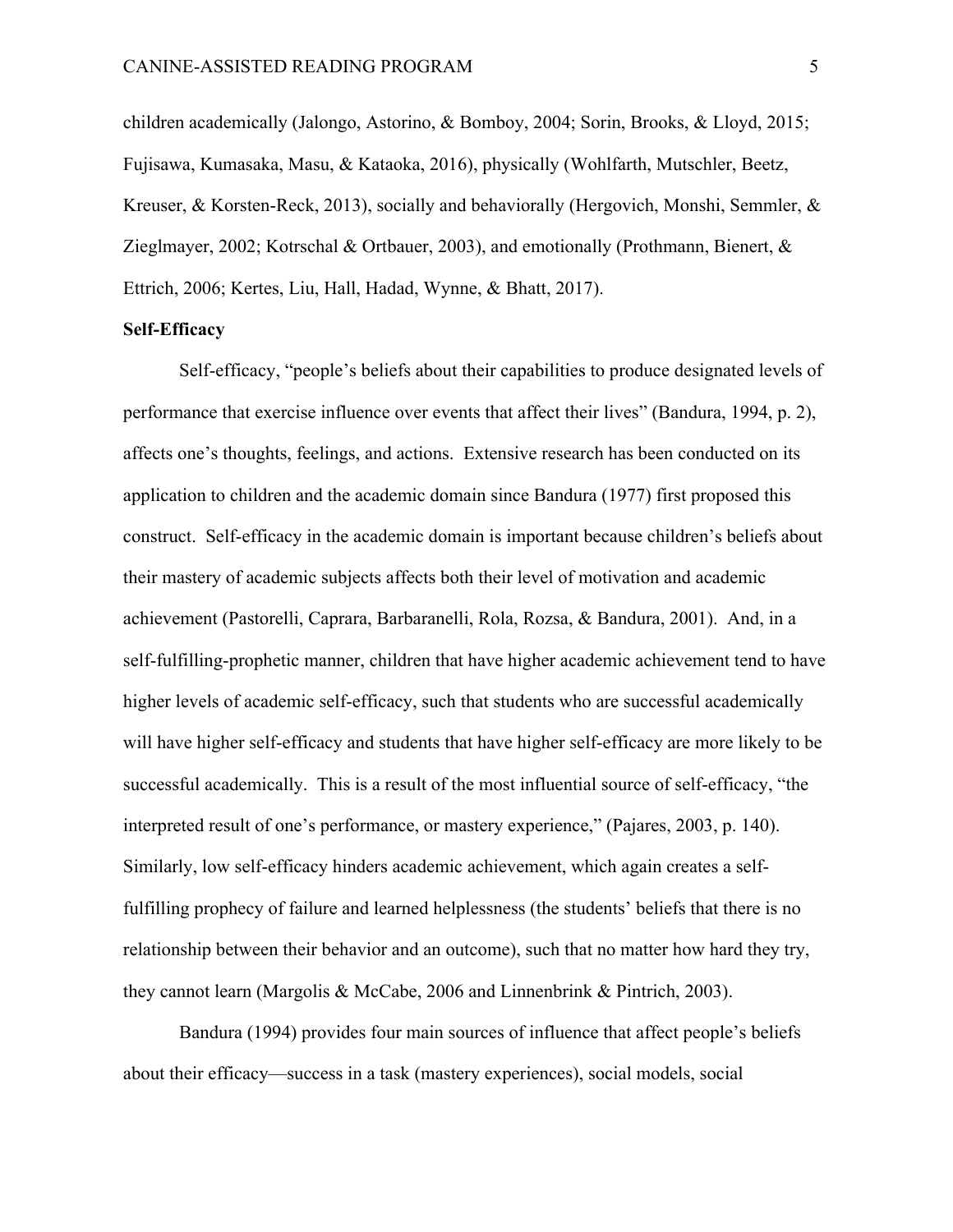persuasion, and emotional state. Mastery experience is the interpreted result of one's performance as either success or failure, with successes building one's self-efficacy, and failures diminishing it, "especially if failures occur before a sense of efficacy is firmly established," (Bandura, 1994) as in elementary-school-aged children. Next, the concept of social models provides students with the vicarious experience of seeing another person succeed by putting sustained effort into a task, and thus believing that they can also master similar tasks. However, the influence of the social model on one's self-efficacy increases as the perceived similarity between the student and the model increases (Bandura, 1994). And, social models not only give students a standard by which to judge themselves, but also transmit their own knowledge and essentially teach the observer (Bandura, 1994 and Margolis & McCabe, 2006). A third source of influence on one's self-efficacy is verbal and social persuasion, which comes in the form of positive messages from others. However, it is difficult to use verbal and social persuasion alone to increase someone's belief in their ability, as unrealistic verbal boosts coupled with disappointing results in a task undermine the attempt to increase self-efficacy. Thus, verbal and social persuasions are best coupled with placement in situations where one is likely to succeed (Bandura, 1994). Somatic and emotional states before, during, or after engaging in a task provide individuals with insight into their efficacy. A positive mood can increase perceived self-efficacy, while a negative mood or somatic stress-related symptoms can decrease self-efficacy. For example, a student that feels relaxed and happy while reading aloud will have higher self-efficacy than a student who is queasy or anxious while reading aloud.

Because self-efficacy is critical to students' academic success, it is important to consider how educators can increase it, especially during elementary school where the foundation is laid for future academic and life skills. In particular, self-efficacy about reading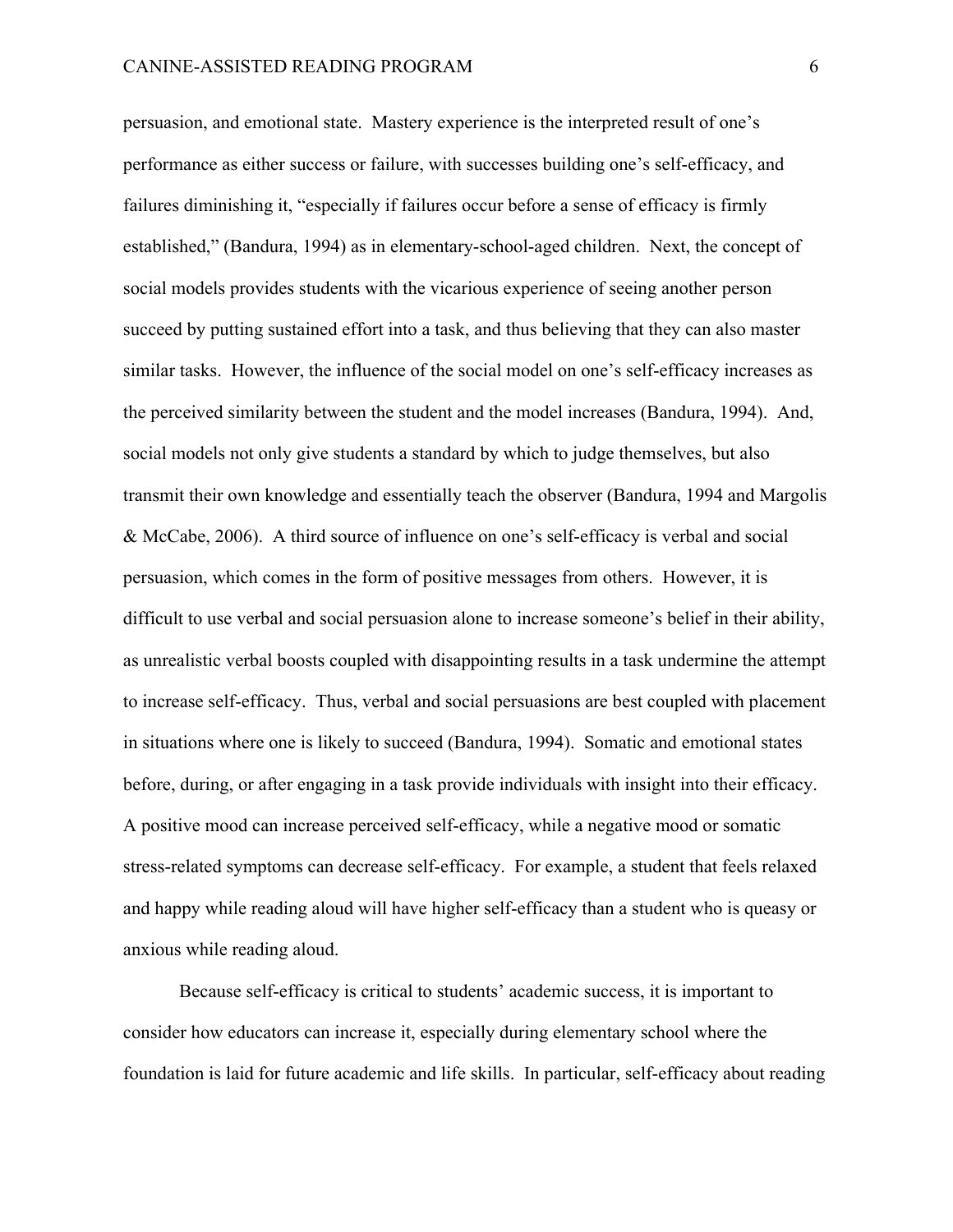is the focus within this study. The U.S. Department of Education (2003) claimed that "reading opens the door to learning about math, history, science, literature, geography and much more. Thus, young capable readers can succeed in these subjects, take advantage of other opportunities, and develop confidence in their own abilities." This directly applies to reading self-efficacy, such that the higher the sense of self-efficacy, the greater the effort, persistence, and resilience of the student (Pajares, 1996). Self-efficacy beliefs also mediate the effect of skills or other self-beliefs on future tasks by affecting effort, persistence, and perseverance (Pajares, 1996). Essentially, literacy is the foundation for all future learning and self-efficacy is the means by which students can achieve it. And, unless students believe they can do something (such as reading successfully), they will have little incentive to actually try, which sets them up for a downward academic spiral (Bandura, Barbaranelli, Caprara, & Pastorelli, 1996).

Chances for increasing self-efficacy come from providing students with the opportunity to have mastery experiences, facilitating social models, utilizing verbal persuasion, and by ensuring a positive mood before, during, and after attempted tasks. When it comes to reading self-efficacy, having mastery experiences does not mean reading overly simplified texts that are well below the ability level of the student. Researchers have found that struggling through a challenging text that is slightly above their current reading level successfully is more beneficial to increasing self-efficacy than reading a text that is too easy (Linenbrink & Pintrich, 2003 and Pressley, Dolezal, Raphael, Mohan, Roehrig, & Bogner, 2003). This is closely related to Vygotsky's (1978) Zone of Proximal Development, in which the learning of a task above one's individual skill level is done through collaboration (in this case, reading with someone) (Shabani, Khatib, & Ebadi, 2010). Similarly, the concept of social models aligns with Vygotsky's (1978) Zone of Proximal Development. However, in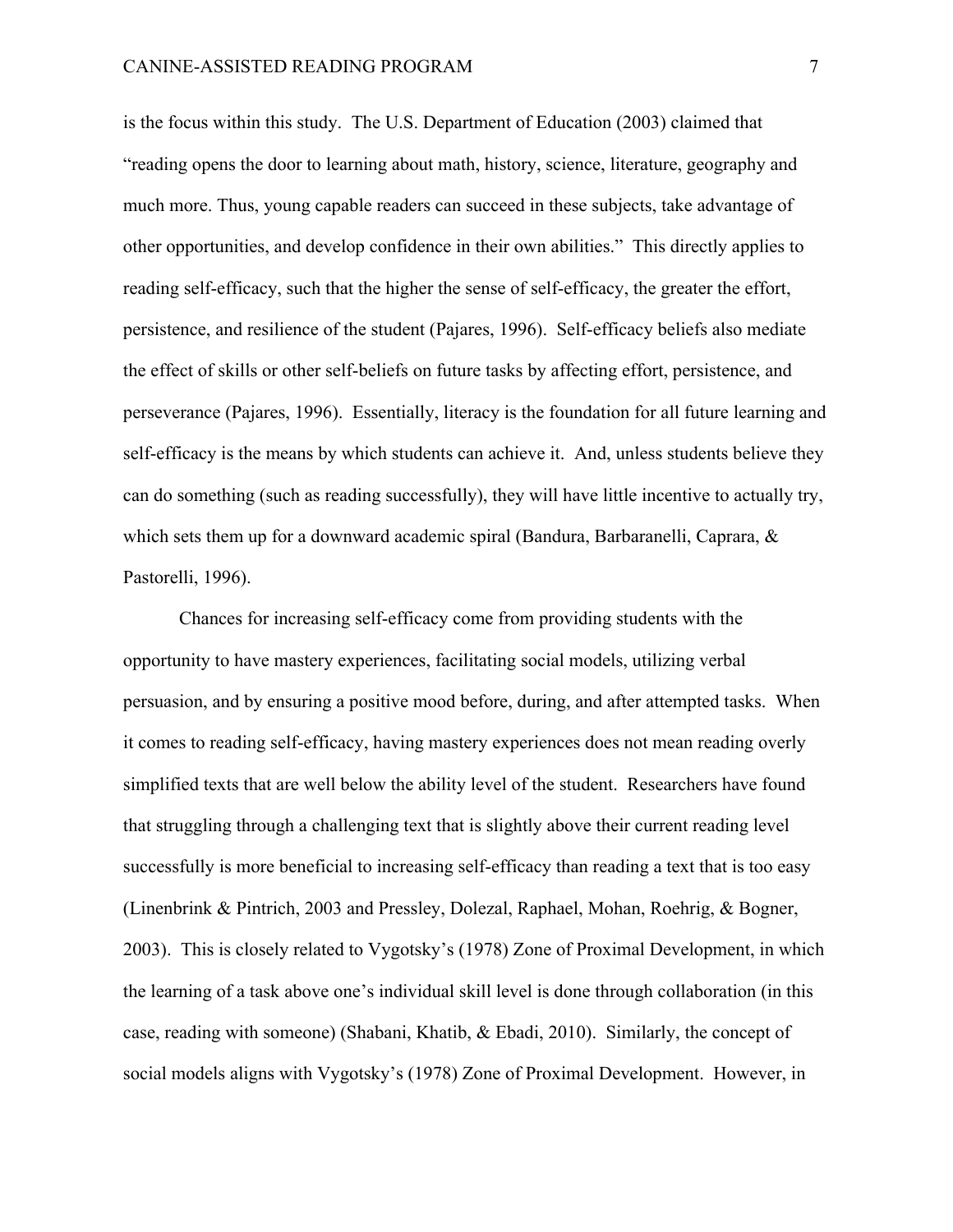this case, instead of utilizing a social model simply for learning a task above one's skill level, the model also serves as a vicarious experience, in which one's own self-efficacy can increase by watching the success of a similarly-leveled individual. When a student sees a peer who is at a similar reading level to their own struggling through a difficult text successfully, their own reading self-efficacy will increase. Next, verbal and social persuasion in the context of reading self-efficacy comes in the form of supportive feedback while reading (Unrau, Rueda, Son, Polanin, Lundeen, & Muraszewski, 2018). In order to capitalize on this method, assurances of success need to be met by actual successes in the task, or else the credibility of the message decreases as well as the credibility of whoever is giving it (e.g. the teacher) (Margolis & McCabe, 2006 and Unrau, Rueda, Son, Polanin, Lundeen, & Muraszewski, 2018). Finally, physiological and somatic experiences in the context of increasing reading self-efficacy include ensuring the student is relaxed, unintimidated, and in an overall positive mood before they are asked to read. A student that is nervous, queasy, upset, or feels they are in a competition will have negative associations with reading, which will reduce their reading self-efficacy (Bandura, 1994; Pressley, Dolezal, Raphael, Mohan, Roehrig, & Bogner, 2003; Margolis & McCabe, 2006). Therefore, in order to increase reading self-efficacy, teachers should seek to reduce the stressors and the stress reactions associated with reading in school and help cultivate a positive mood, which enhances self-efficacy (Bandura, 1994). Focusing on three of these four sources of self-efficacy—the opportunity to have mastery experiences, utilizing verbal persuasion, and ensuring a positive mood before, during, and after attempted task will help guide the proposed study.

#### **Canine-Assisted Reading Programs**

Canine-assisted reading programs have become increasingly popular in the last decade, but the first well-known program involving reading to dogs was started back in 1999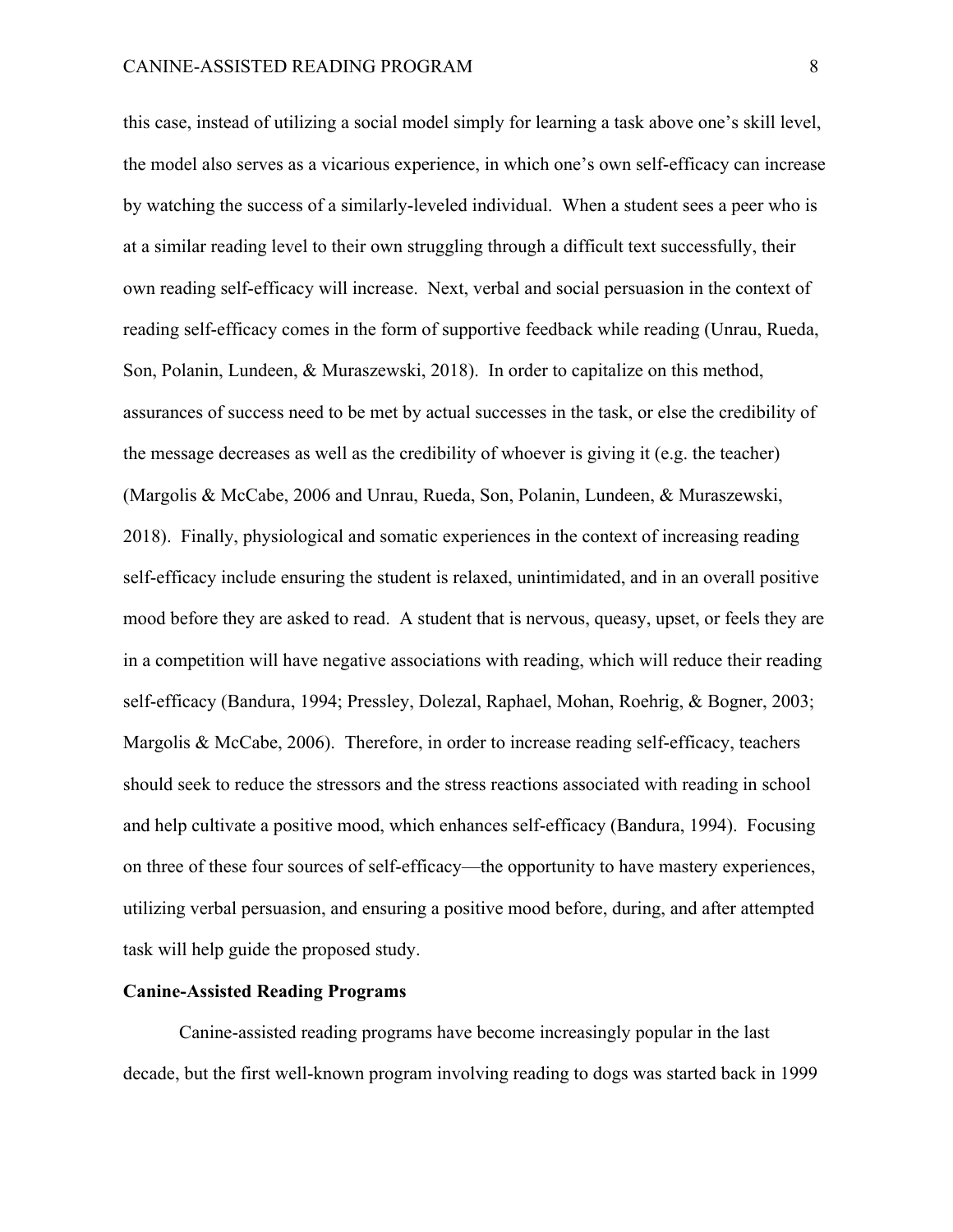by Intermountain Therapy Animals, who established Reading Education Assistance Dogs  $(READ)$  (Hall, Gee, & Mills, 2016). Since then, the mainstream popularity of reading to dogs has skyrocketed causing other programs to develop all over the world (Hall et al., 2016). Hall et al. (2016) conducted a systematic review of the literature surrounding canine-assisted reading programs and found the majority of the 48 studies they looked at to be a Level 5 on the hierarchy of evidence used by the Oxford Centre for Evidence Based Medicine (OCEBM), which means within the literature there were encouraging findings that supported canine-assisted reading programs, but no control measures were used. Of the remaining studies that the researchers reviewed, very few were methodologically strong. However, all of the 48 studies described positive outcomes from children reading to dogs.

Thus far, canine-assisted reading programs have been investigated with a variety of populations and with a variety of dependent variables. Bassette and Taber-Doughty (2013) conducted a study on three students with emotional and behavioral disabilities. The researchers observed the three participants reading to dogs and recorded their on-task reading behavior (eyes on the book and reading loud enough for the observer to easily hear the words). The results of the study showed moderate to significant improvements in on-task reading behavior for all three of the students. Kirnan, Siminerio, and Wong (2016) analyzed an existing school program that had integrated therapy dogs into the reading curriculum. The researchers analyzed standardized reading test scores of 169 students in kindergarten through 4th grade at a suburban New Jersey elementary school and found that only in kindergarten was there a significant difference between the year-end scores of the students in the dog reading group and the year-end scores of the control group. Kirnan, Ventresco, and Gardner (2017) conducted a follow-up study to assess the second year of the program and extended it to English language learner (ELL) students. In the follow-up study, Kirnan et al. (2017)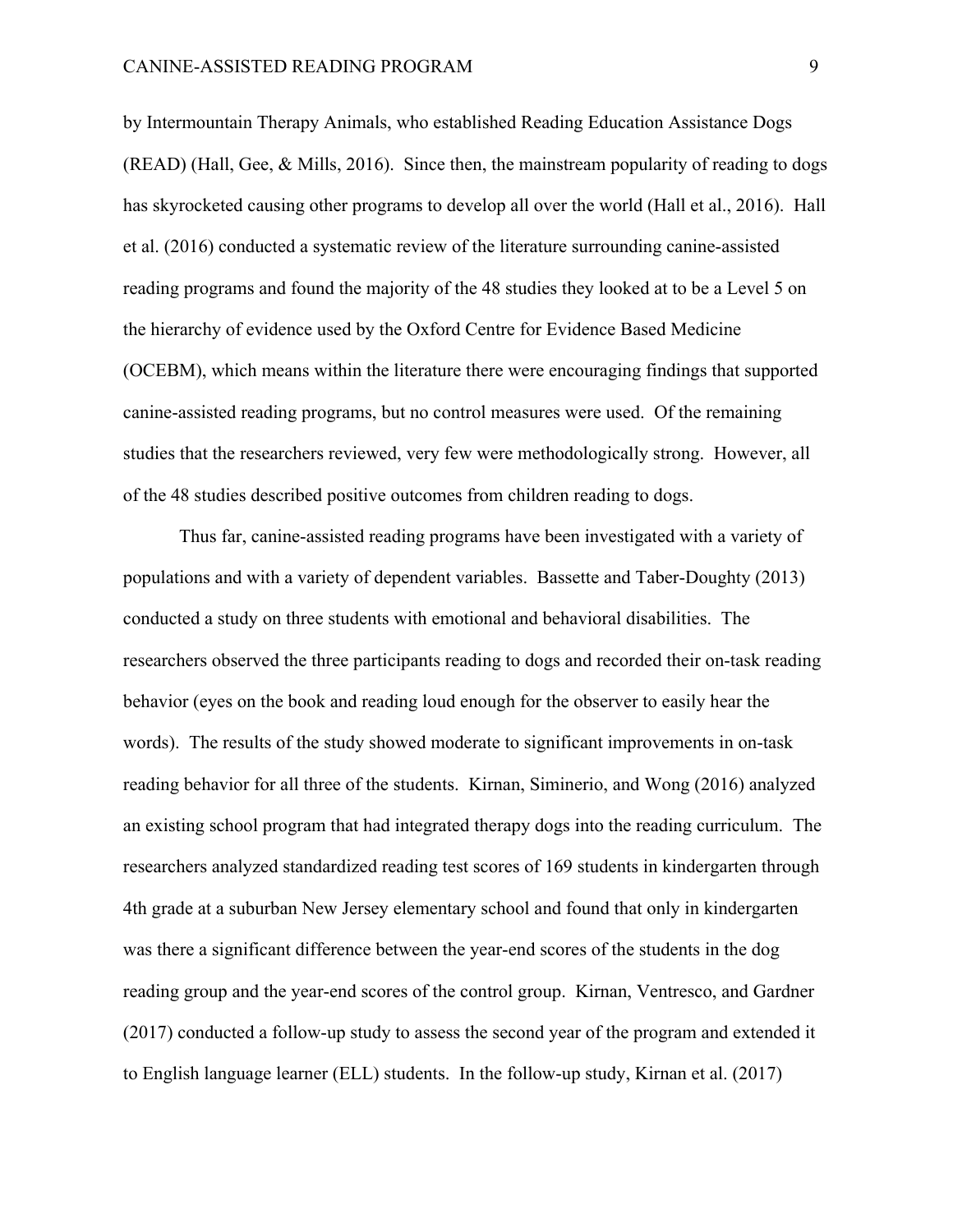found that there was a significant difference in reading scores between dog and control group for kindergarten again, but also for first grade. Lenihan, McCobb, Diurba, Linder, and Freeman (2016) conducted a study on second graders during the summer and found that attitude towards reading dropped in the group not reading to dogs, while the attitude towards reading of the group reading to dogs remained the same. le Roux, Swartz, and Swart (2014) conducted their study with low SES third graders and found that the dog reading group read at a higher reading comprehension level than the other two groups (one group reading to adults and one group reading to teddy bears) at the end of the 10-week program. The effects of dog reading programs have also been looked at with private school students in grades two through five, public second grade students of average reading level, and upper middle-class German second grade students (Levinson, Vogt, Barker, Jalongo, & Van Zandt, 2017; Linder, Mueller, Gibbs, Alper, & Freeman, 2018; Wohlfarth, Mutschler, Beetz, & Schleider, 2014).

Overall, the research suggests canine-assisted reading programs are more than just a catchy gimmick. However, there is a weak spot in the literature regarding the methodology of the existing studies. Therefore, the proposed study will add to the literature and will implement a randomized control group. Additionally, the proposed study will focus on a dependent variable that has not yet been looked at within this area—reading self-efficacy.

Within this study, the use of a canine in the reading group aims to address the somatic and emotional states that affect self-efficacy. The American Veterinary Medical Association (2014) "officially recognized, in 1982, that the human animal bond was important to client and community health". Since then, dogs have been used in many programs aimed at benefiting community health and wellness. A canine-assisted reading program, as proposed in this study, falls somewhere between their definition of animal-assisted activity (AAA):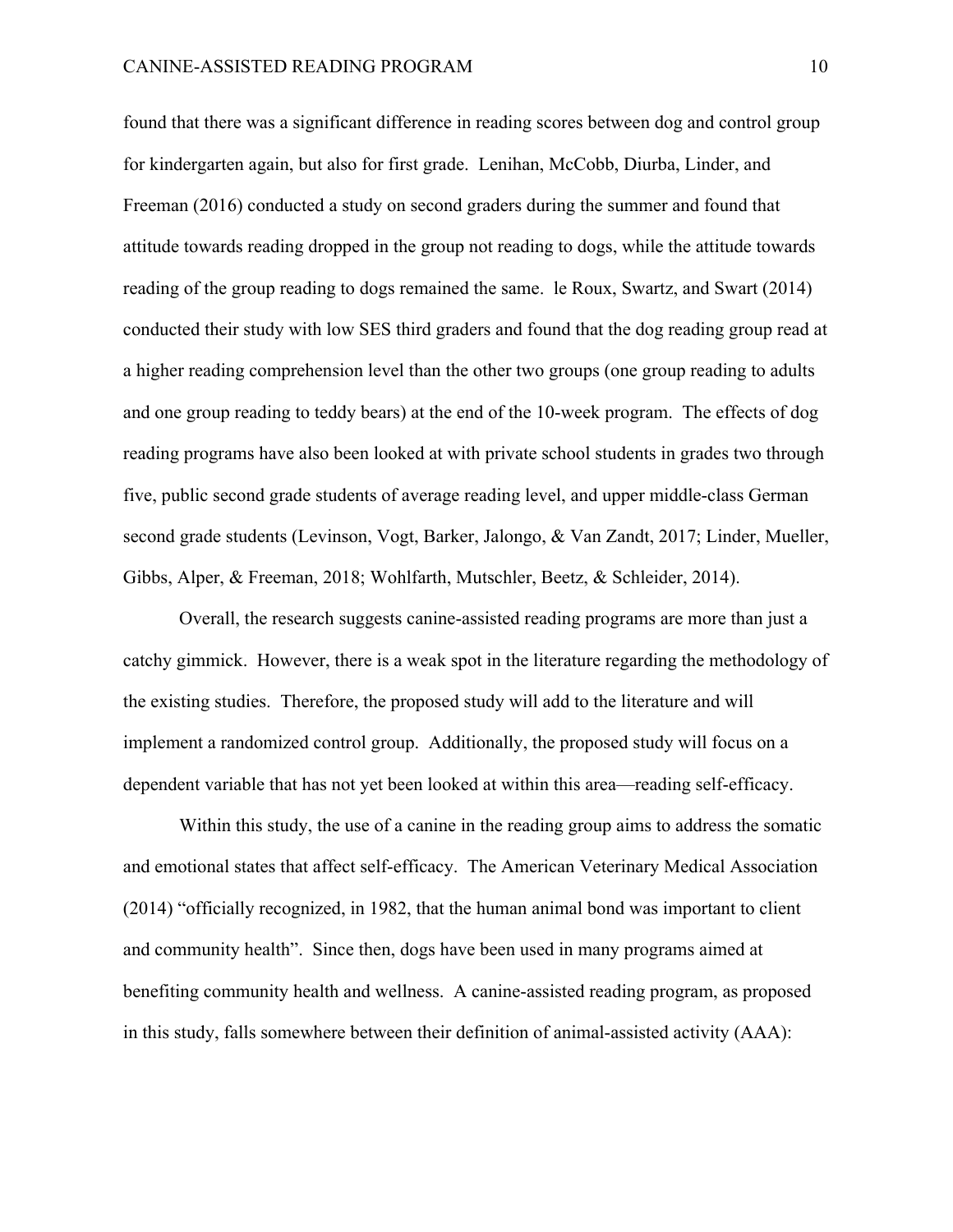which provide opportunities for motivation, education, or recreation to enhance quality of life. Animal assisted activities are delivered in a variety of environments by specially trained professionals, paraprofessionals, or volunteers in association with animals that meet specific criteria. (American Veterinary Medical Association, 2014) and animal-assisted therapy (AAT), which is:

a goal directed intervention in which an animal meeting specific criteria is an integral part of the treatment process. Animal-assisted therapy is delivered and/or directed by health or human service providers working within the scope of their profession. Animal-assisted therapy is designed to promote improvement in human physical, social, emotional, or cognitive function. Animal-assisted therapy is provided in a variety of settings, and may be group or individual in nature. The process is documented and evaluated. (American Veterinary Medical Association, 2014)

While the canine-assisted reading program is not goal-directed in nature, nor does it utilize health service providers, it aims to "promote improvement in human physical, social, emotional, or cognitive function" (American Veterinary Medical Association, 2014). Levinson (1984) proposed that animals, specifically those that are familiar and soft, can alleviate the initial shock of being in therapy as well as evoke secure and euphoric feelings. While this study is not proposing a reading therapy program, the same benefits of utilizing a dog in the reading group should be expected. Kertes et al. (2017) found that when faced with a novel stressor (in the proposed study, a new reading group may be perceived as a novel stressor), the presence of pet dog buffered the perceived stress of the situation. Therefore, the inclusion of dogs in the experimental group should have beneficial effects on the somatic and emotional states of participants—one of the four sources of self-efficacy.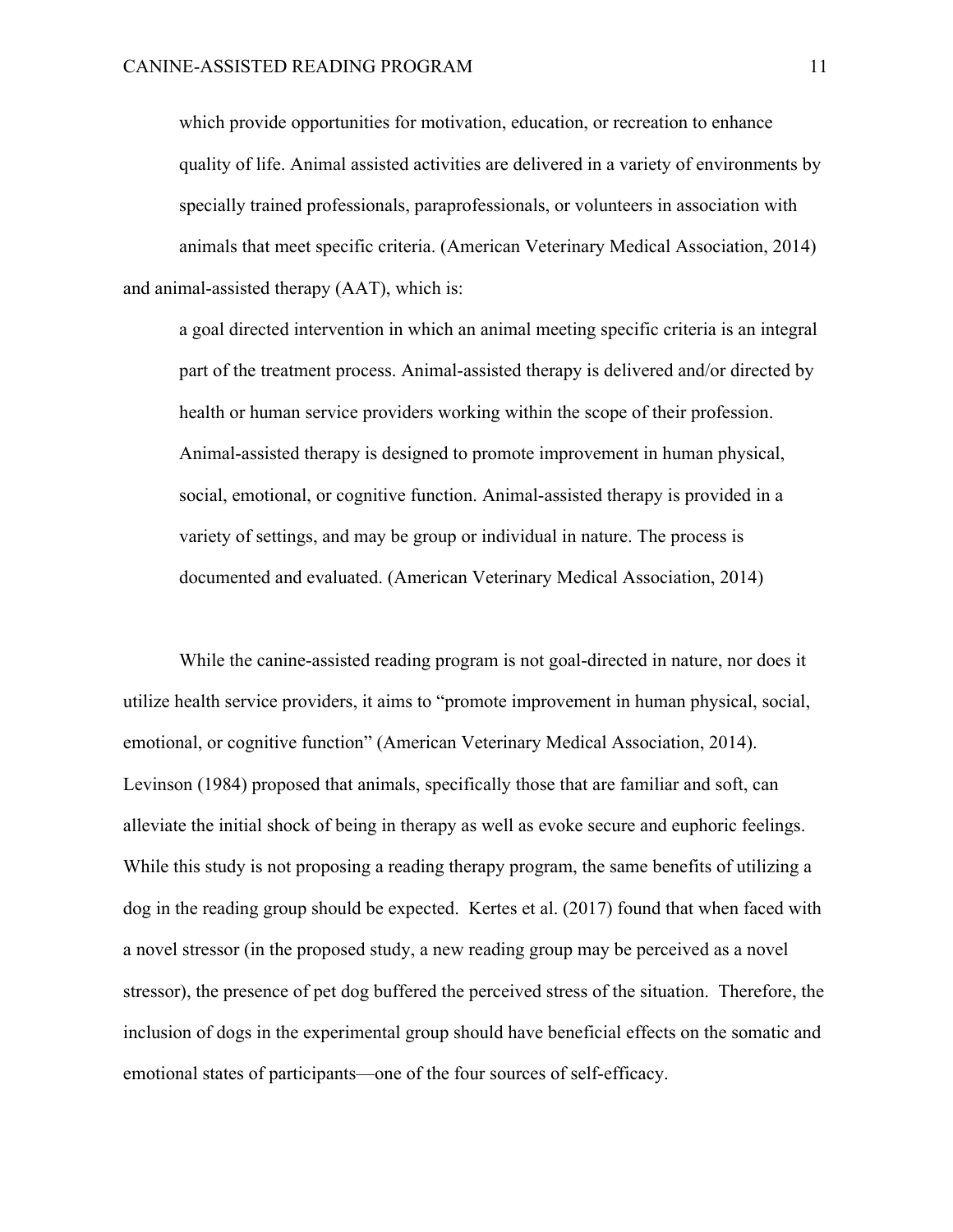## **The Current Study**

The proposed study will utilize a convenience sample of fifth grade students from a local school district that have been identified as below-average readers based on standardized test scores and randomly assign them to either the experimental or control group. Prior to beginning the study, both the experimental and control groups will complete a reading selfefficacy questionnaire (Carroll & Fox, 2017). Participants in the experimental group will go once a week for thirty minutes to a canine-assisted reading group that includes one registered therapy dog and one handler/reading volunteer—the combination of which will target three of the four sources of influence for self-efficacy (mastery experiences, social persuasion, and emotional state). The control group will go once a week for thirty minutes to a reading group that includes one reading volunteer, but no registered therapy dog. At the end of the 10-week program, the participants will fill out the reading self-efficacy questionnaire again. Upon completion, the participants, along with a parent or guardian, will be debriefed. Based on the existing research about dogs in academic settings and the research on self-efficacy, it is hypothesized that the experimental group will have significantly higher reading self-efficacy and reading standardized test scores at the end of the 10-week program than the control group who does not have a canine in their reading group, controlling for baseline reading selfefficacy scores and reading standardized test scores. It is also hypothesized that the reading self-efficacy will mediate the effect of dogs on standardized test scores.

#### **Method**

## **Participants**

Based on a conducted power analysis, there should be at least 128 participants, with the aim of at least 30 in each cell. The participants will be all fifth graders from a local school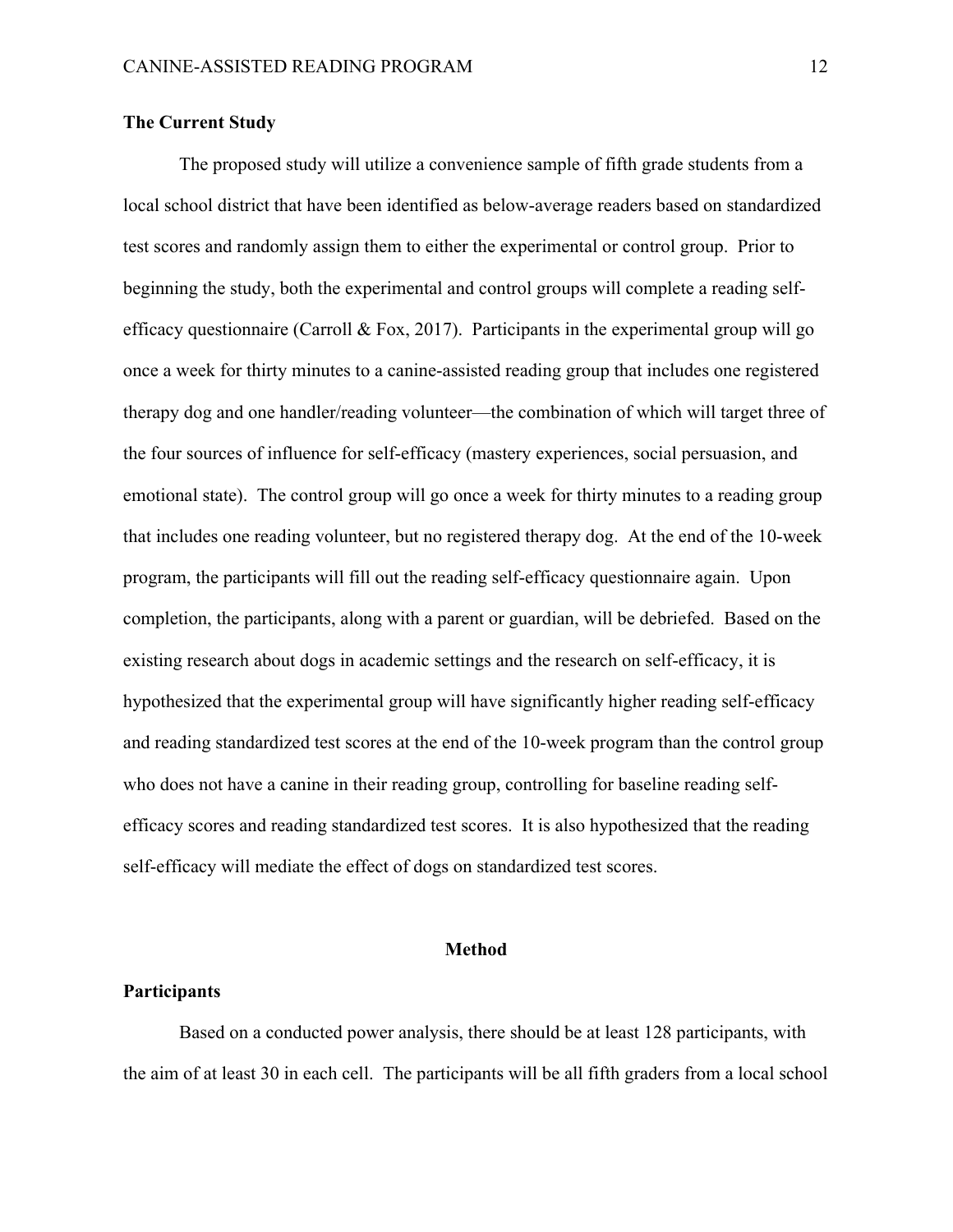district that have been identified as below-average readers based on their standardized test scores. An equal number of male and female students should participate. They will likely be 34% White, 43% Hispanic or Latino, 10% Asian, 6% two or more races, and 6% Black and Filipino (Education Data Partnership, 2017). Participant will be recruited through flyers sent home to parents or guardians who will give consent for their children to participate. An informational meeting will also be held at the school to answer any preliminary questions the parents or children may have about the study before agreeing to participate. Parents or guardians will give written consent allowing their child to participate and the participants themselves will provide written and verbal assent that they wish to participate. Participants will be compensated with a Scholastic coupon for one free book.

## **Materials**

**Reading Self-Efficacy Questionnaire.** A 19-item reading self-efficacy self-report questionnaire (Carroll  $\&$  Fox, 2017) will be used to assess students reading self-efficacy before and after the 10-week program. The questionnaire asks participants to rate their certainty that they can complete reading-related tasks on a scale of 1 to 7 with 1 being "very certain I cannot do" and 7 being "very certain I can do". It begins with three practice questions to check that participants understand the scale. Certain items will be reverse scored, and the overall score will be a mean rating from 1 to 7. The questionnaire has good internal reliability ( $\alpha$  = 0.912) and the inter-item correlation coefficients for the items are all positive (0.38 to 0.78). It was pilot tested on 30 children between 8 and 10 years old and adjusted to ensure complete understanding of the language used in each item.

**Reading Skill.** A district-wide reading standardized test will be used as a prescreening measure to initially find the below-average readers who will be asked to participate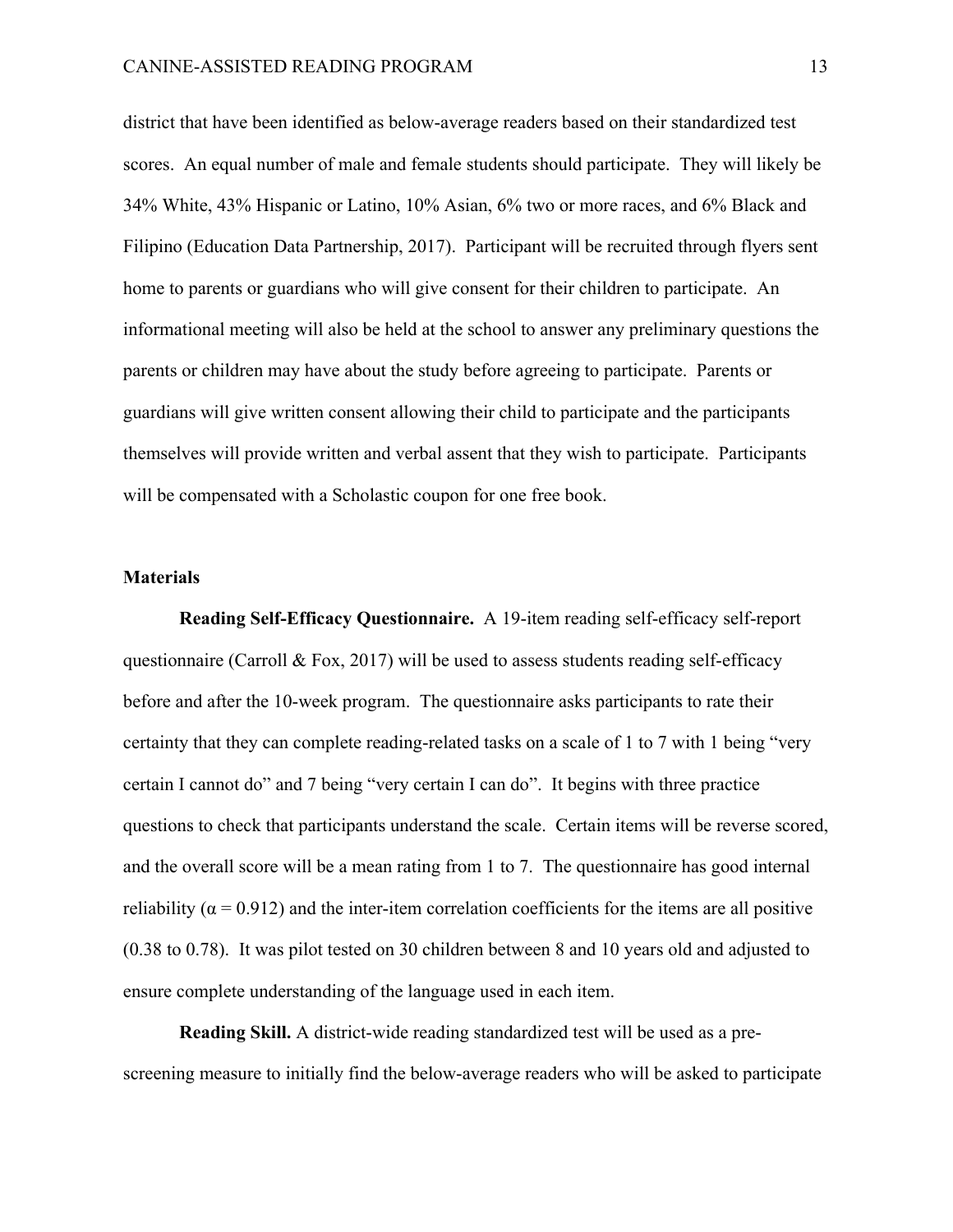in the study. The test will also serve as a post-test to assess reading skill level at the end of the 10-week program. The test is completed on classroom iPads in less than 20 minutes and assesses state reading standards encompassed in literature, informational text, and language. It is a computer-adapted test that continually adjusts the level of question given based on whether or not the previous question was answered correctly or incorrectly. The score will be scaled based on the difficulty of the questions and number of correct answers given with the overall score being a mean rating between 0-1400.

**Reading Program.** The therapy dogs used in the experimental group will be from a local animal-assisted therapy organization that specializes in placing registered therapy dogs in various academic and social programs. The dogs will be accompanied by a trained volunteer handler that has worked with children before in academic settings. The same volunteer handlers will serve as the reading volunteers for the control group, but without the presence of the dogs. Volunteers will be instructed to provide positive verbal feedback to the participants in equal quantities to the experimental and control groups, which will act as the verbal social persuasion—one of the four main sources of self-efficacy (Bandura, 1994). Both the experimental and control group will read books selected by the participants based on interest but will be approved by their teachers for being appropriately challenging for each individual, which should facilitate a mastery experience (another one of the four sources of self-efficacy (Bandura, 1994)) without being too easy for the participant (Linenbrink  $\&$ Pintrich, 2003; Pressley et al., 2003).

## **Procedure**

Permission for this study will be obtained at the district, school, and classroom level. Flyers will be sent home to parents of the students identified through routine standardized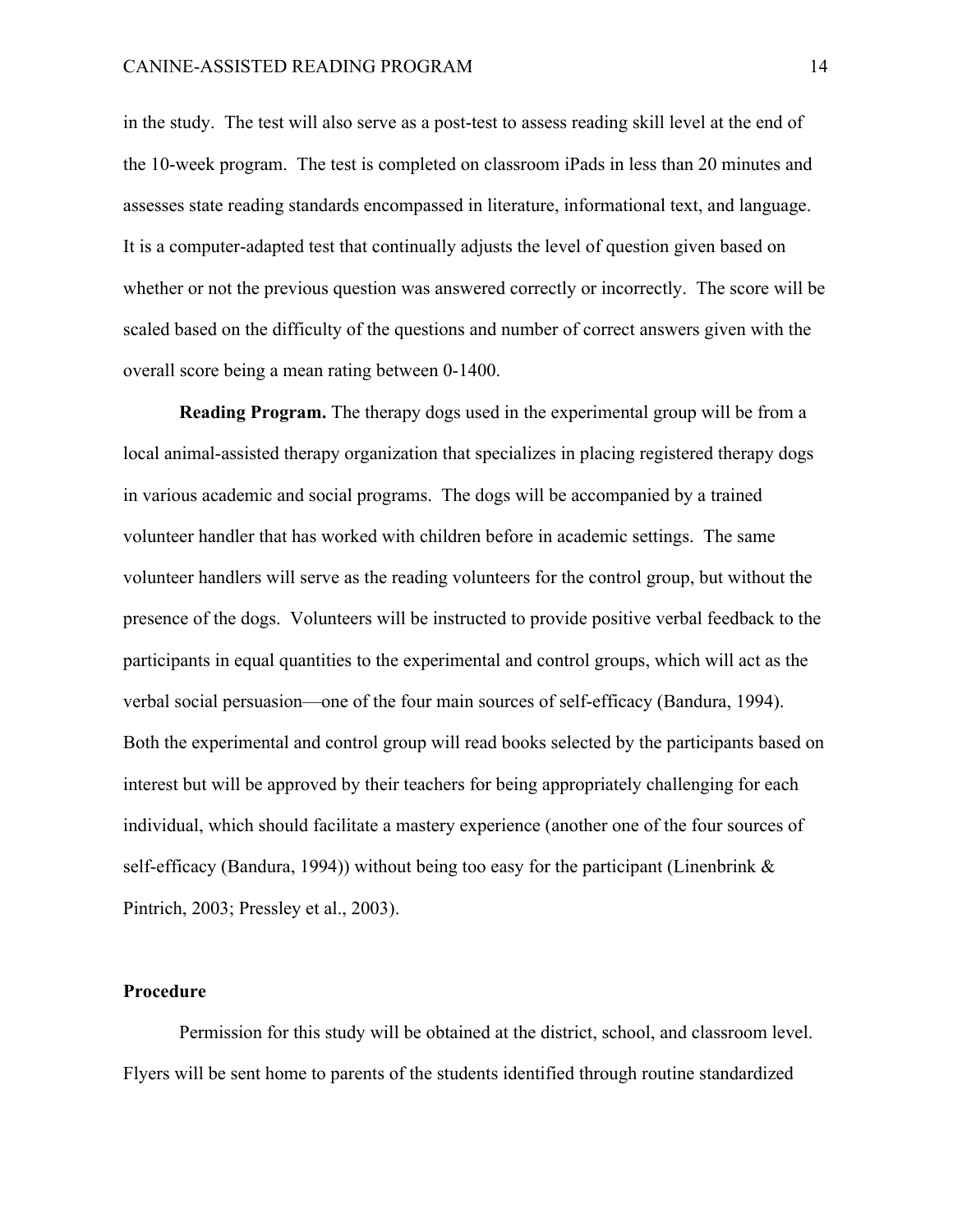testing as being at below-average reading level and will provide the initial information on the study. An informational meeting will be held to answer any preliminary questions that students or parents may have before agreeing to participate. After receiving written consent from parents of the participants, students will give their own written and verbal assent to participate. Participants will first fill out a reading self-efficacy questionnaire (Carroll & Fox, 2017). Then, participants will be randomly assigned to either experimental or control group. Participants in the experimental group will go once a week for thirty minutes to a canineassisted reading group that includes one registered therapy dog and one handler/reading volunteer—the combination of which will target three of the four sources of influence for self-efficacy (mastery experiences, social persuasion, and emotional state). The control group will go once a week for thirty minutes to a reading group that includes just a reading volunteer. At the end of the 10-week program, participants will again fill out the reading selfefficacy questionnaire and take the standardized reading test utilized by the school to assess reading skill level. After concluding the program, students and parents will be debriefed together and have the opportunity to ask any remaining questions about the program and study.

## **Ethics**

The proposed study is beneficial to the participants and the knowledge base surrounding canine-assisted reading programs and reading self-efficacy. The participants of the study will benefit by attending a small reading group, either canine-assisted or not, depending on which group they are assigned to, which should help their reading skills, comprehension, and self-efficacy. This study will contribute to the knowledge of canineassisted reading programs and reading self-efficacy by determining whether the presence of a dog in the reading group will cause a greater increase in reading self-efficacy, which should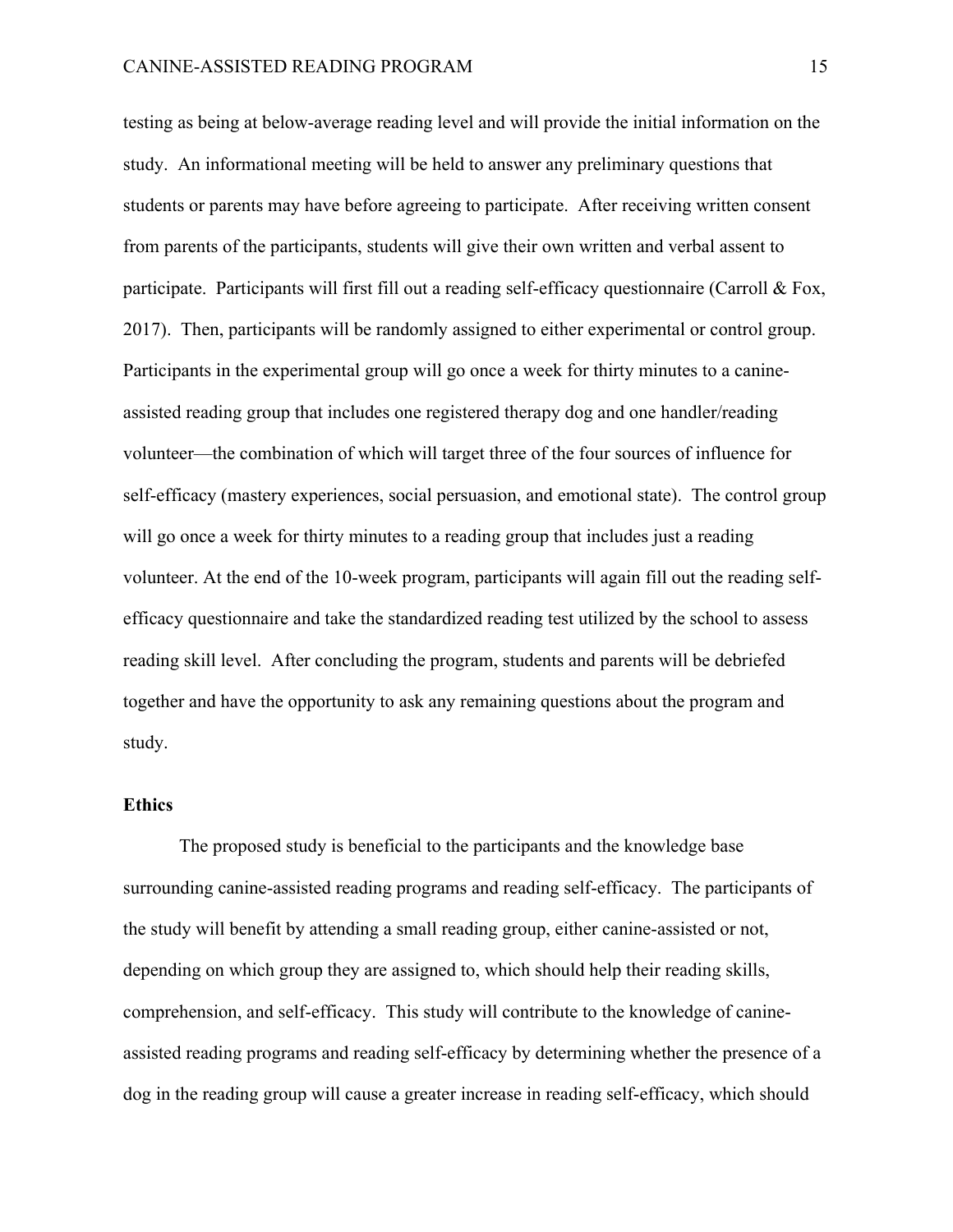cause an increase in reading skills (assessed based on standardized test scores). The benefits of this study greatly outweigh the risks to participate in this study because there is minimal risk to participate. Participants will be interacting with certified therapy dogs that are highly trained. There is an extremely low chance that the dogs will be violent or aggressive towards participants as they are screened for temperament and behavior in order to become certified. Therefore, no part of this study will present more risk than is found in daily life where a person may encounter their own pet or a dog walking down the street. The proposed study will also not involve any sensitive information or deception.

However, the proposed study does involve a protected population—children under the age of 18. It is necessary to use this population, as the population of interest is fifth grade students. Running the study on participants over the age of 18 will not lead to results that are generalizable to fifth graders because so much growth occurs mentally, physically, emotionally, and academically between 10- and 11-year-olds and those over 18 years of age. To protect this vulnerable population, written consent from the parent or guardian for their child to participate in the study will be received and written and verbal assent from the participants themselves will also be received. Prior to agreeing to participate, the basic purpose of the study will be provided to both the parents and children, so they know that there is the possibility that participants will be reading in close proximity to a dog. Parents will be warned not to consent if their child has any past negative experiences with dogs, known phobias towards dogs, or allergies to dogs. Resources for local counseling services will be provided in the event that the study invokes a negative reaction from a participant. Additionally, all of the information and questionnaires presented are age-appropriately worded to ensure participants understand what is being asked of them. Participation in this study is completely voluntary. Both parent or guardian and child will receive no special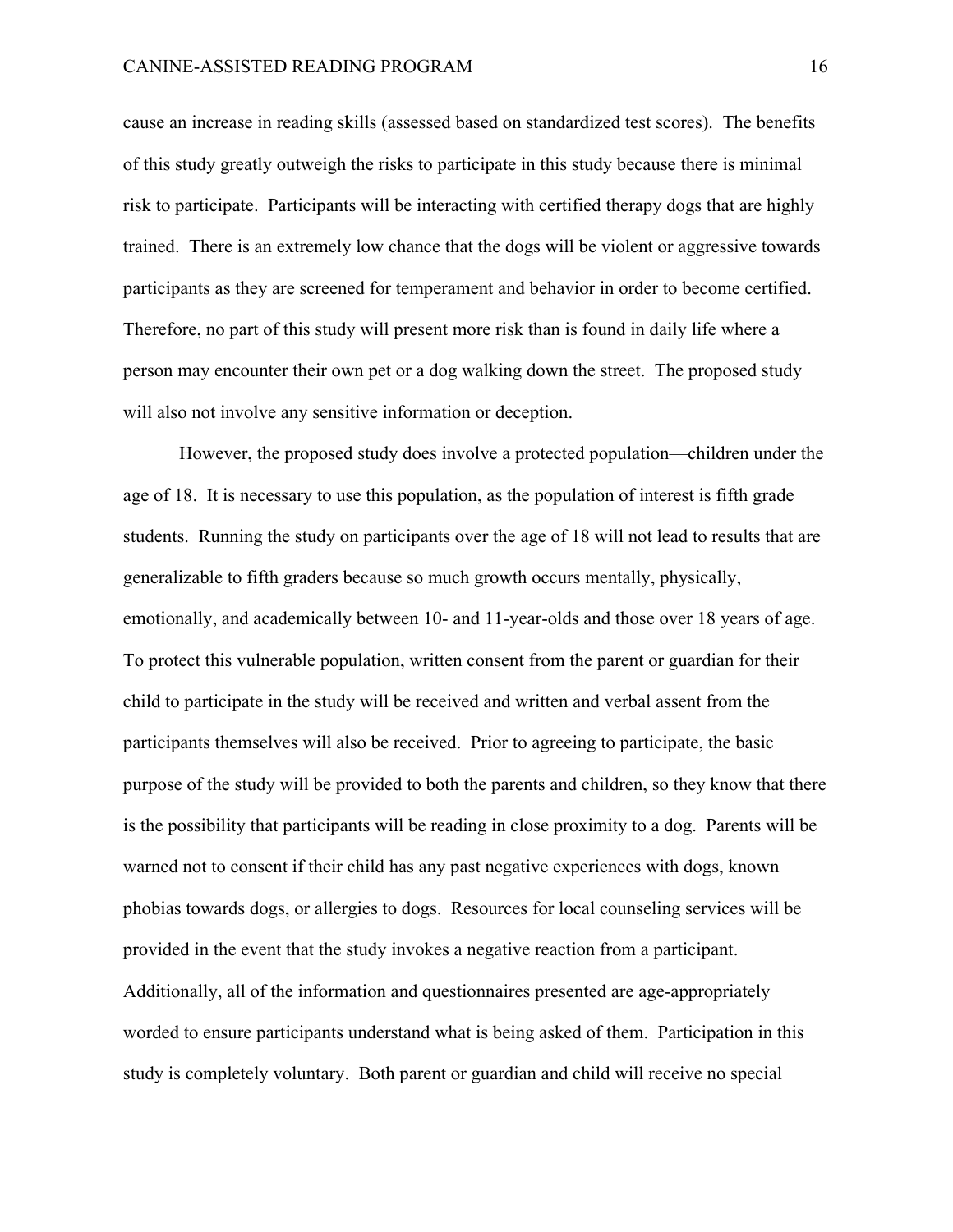treatment from the students' teachers or school for agreeing to participate and no negative consequences will result for those that decline. Additionally, it will be made clear that at any time if the parent or guardian no longer wants their child to participate, they may leave the study without any repercussions and will still receive compensation for their time. The same will hold true if the participant no longer wishes to participate. Finally, the data collected will be confidential to protect the privacy of the participants. The reason for opting to choose confidential over anonymous provides the ability to share results with participants' teachers to positively utilize the data post-experiment. To ensure complete confidentiality, participants' paper data will be stored in a locked file cabinet within a locked room and once it is converted to electronic data it will be stored on a password-protected laptop.

#### **Predicted Results**

It is hypothesized that the experimental group will have significantly higher reading self-efficacy and reading standardized test scores at the end of the 10-week program than the control group who does not have a canine in their reading group. It is also hypothesized that the reading self-efficacy will mediate the effect of canines on standardized test scores. These results are expected based on research regarding dogs in academic settings and the positive effect they have on students (Hall, Gee, & Mills, 2016). Research suggests that dogs can positively affect emotional state, which is one of the four sources of self-efficacy (Levinson, 1984; Kertes et al., 2017). Additionally, the research conducted on self-efficacy (Bandura, 1977; Bandura, 1994; Bandura, Barbaranelli, Caprara, & Pastorelli, 1996) as well as Pajares' (1996) academic domain-specific self-efficacy research suggest that greater self-efficacy leads to greater academic achievement.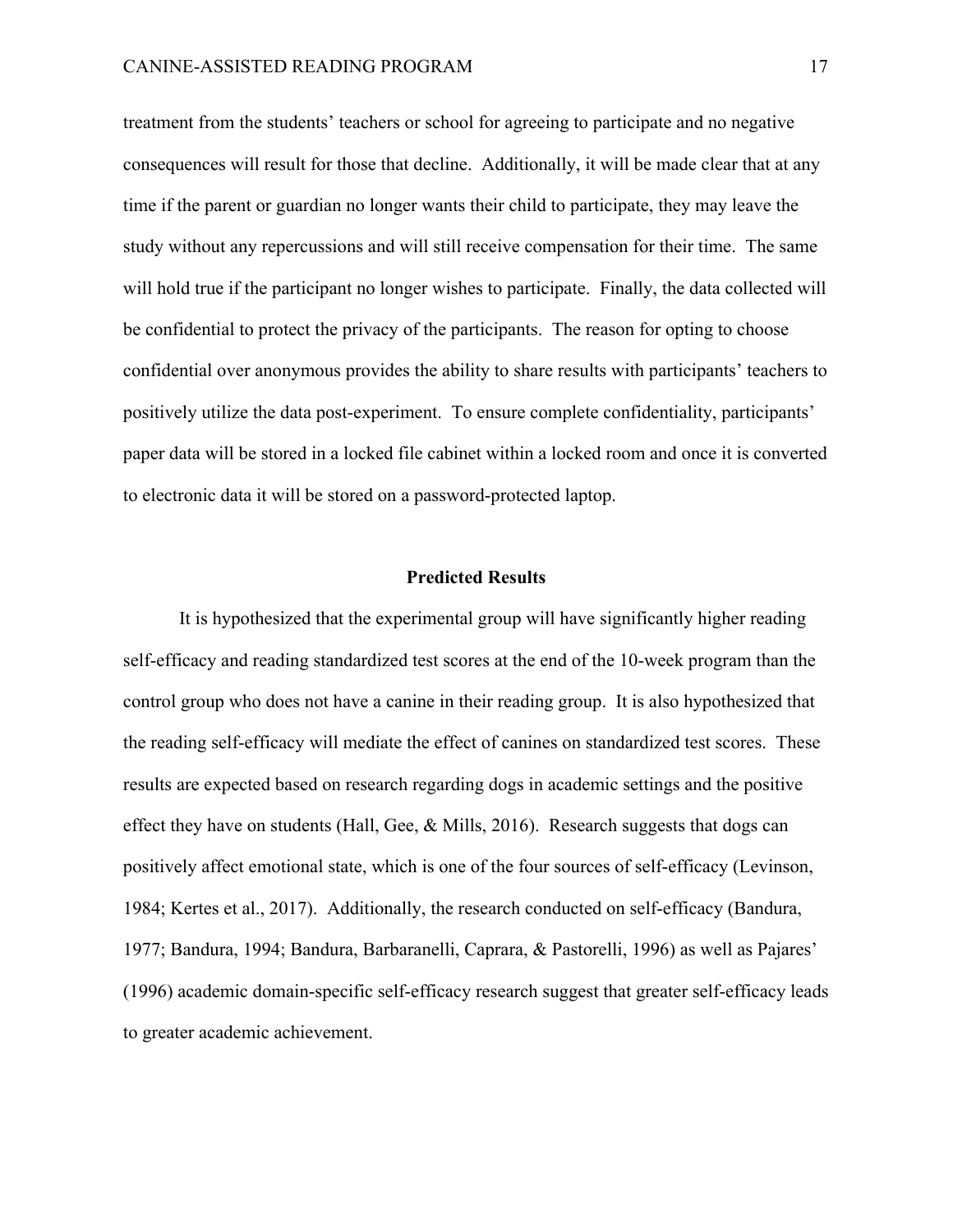First, proper outlier analyses will be done to the data. Then, to test hypothesis one, an ANCOVA will be conducted to test the relationship between dog or no dog and reading selfefficacy at time two (end of 10-week program), controlling for reading self-efficacy at time one. It is predicted that the experimental group, those who had a dog in their reading group, will have significantly higher reading self-efficacy at the end of the 10-week program, controlling for reading self-efficacy at time one. To test the second hypothesis, an ANCOVA will be conducted to test the relationship between dog or no dog and reading standardized test scores at time two (end of the 10-week program). It is predicted that the experimental group, those who had a dog in their reading group, will have significantly higher reading standardized test scores at the end of the 10-week program, controlling for test scores at time one.

Next, to prove that reading self-efficacy mediates the effect of dogs on test scores, three steps must be followed based on Baron and Kenny's (1986) procedure. First, as noted above, dogs must be shown to predict the test scores. Second, also noted above, dogs must be shown to predict reading self-efficacy. Additionally, self-efficacy must also be shown to predict test scores. To test this, a simple correlation will be run to test the relationship between reading self-efficacy and standardized test scores. It is predicted that the higher the reading self-efficacy, the higher the standardized test scores will be. This is predicted based on Bandura's research on self-efficacy (Bandura, 1977; Bandura, 1994; Bandura, Barbaranelli, Caprara, & Pastorelli, 1996) as well as Pajares' (1996) extension of the research into academic settings that suggest higher academic self-efficacy leads to higher academic achievement.

Finally, the third step in Baron and Kenny's model involves proving that test scores are predicted by the presence of dogs and reading self-efficacy. This will be shown by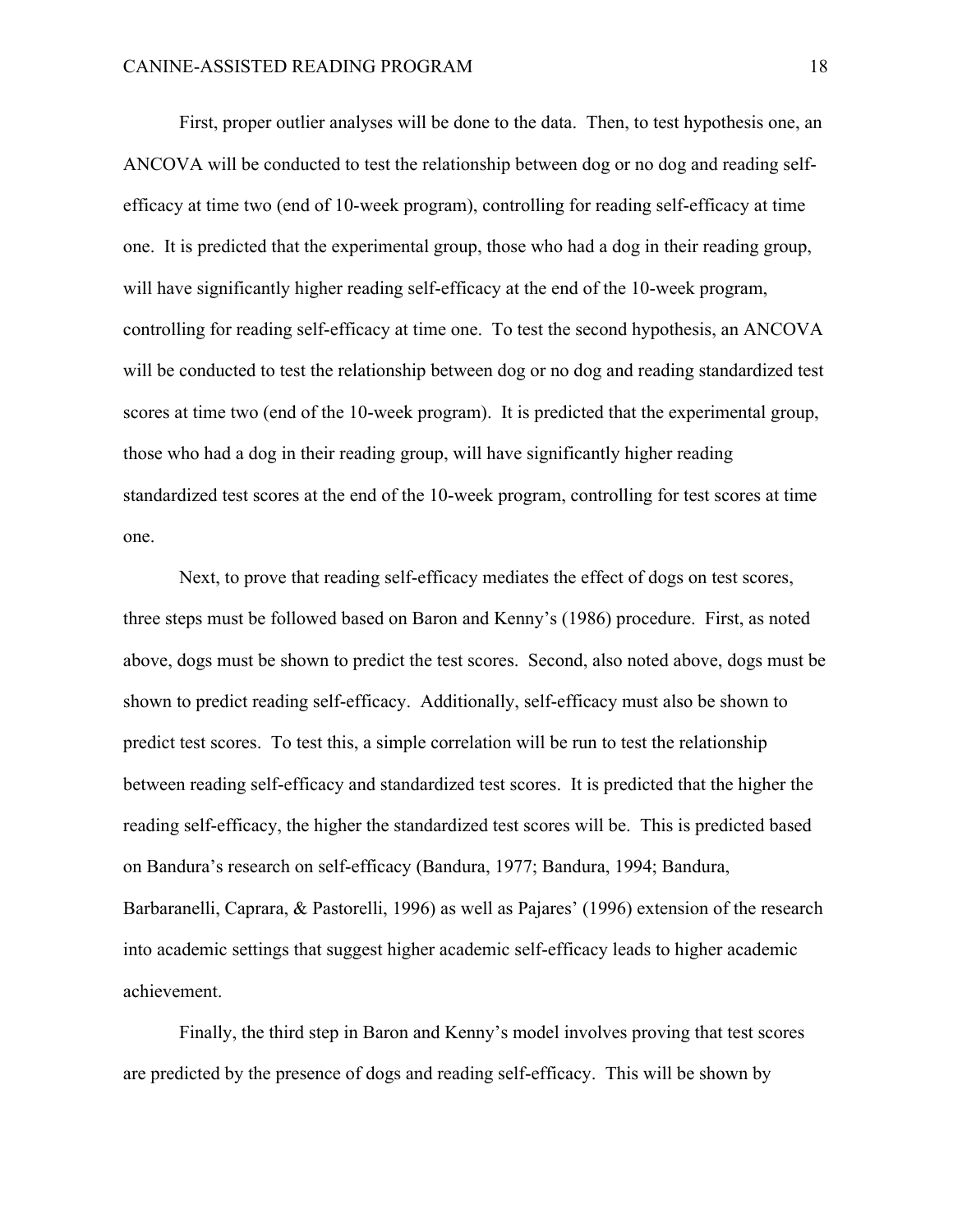conducting an ANCOVA to test the relationship between presence of dogs and reading selfefficacy on the standardized test scores. It is predicted that the presence of dogs and reading self-efficacy will have a significant effect on standardized test scores. By proving these three steps, reading self-efficacy is shown to mediate the effect of dog in reading group on standardized test scores.

## **Conclusion**

Reading is the foundation for not only academics, but also almost everything else in our society. From reading and understanding contracts to tax forms to medical paperwork, the ability to function successfully in our society is largely dependent on one's reading ability. If a child does not have adequate reading skills and progresses through the education system without addressing the issue, they are set up for a lifetime of struggling. This study proposes a canine-assisted reading program that can help struggling readers in elementary school by utilizing dogs to increase reading self-efficacy, which should also improve individuals' reading ability as demonstrated by their reading standardized test scores. This study focuses on all of the struggling readers in fifth grade in one district in southern California. Based on existing self-efficacy research (Bandura, 1977; Bandura, 1994; Bandura et al., 1996; Pajares, 1996) and research regarding dogs in academic settings (Fujisawa et al., 2016; Jalongo et al., 2004; Sorin et al., 2015) and specifically canine-assisted reading programs (Bassette & Taber-Doughty, 2013; Kirnan et al., 2016; Kirnan et al., 2017; Lenihan et al., 2016; Levinson et al., 2017; Linder et al., 2018; Wohlfarth et al., 2014), students who were in the experimental group should have greater reading self-efficacy after the 10-week program, which should also increase their reading level (as indicated by their reading standardized test scores).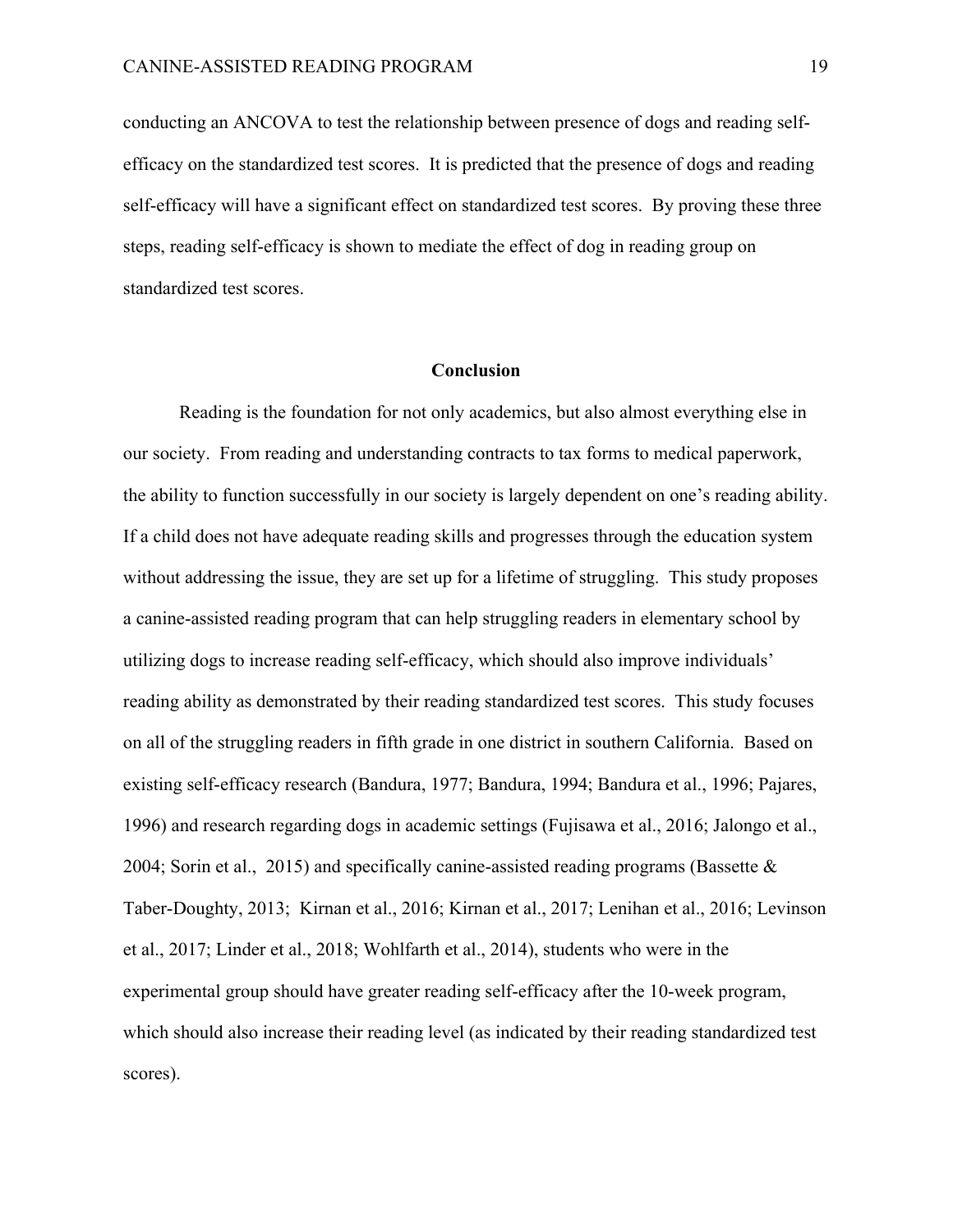Though it builds off of existing literature and addresses various gaps in this domain, this study has its own set of limitations. The main issue involves using standardized test scores as a means of judging reading ability. This method was chosen based on the familiarity for students in the district, as the tests are given every year, multiple times a year, which should provide some sense of comfort versus introducing an entirely new measure to test the students' reading abilities. Additionally, the mere fact that it is a test is also a limitation. Despite using a test that students should be familiar with, not all students are comfortable taking tests, which could affect their results in a way that does not accurately reflect their reading ability. Another limitation of this study is in the location of the actual reading group. The struggling readers are removed from their classroom for thirty minutes per week, which may cause them to feel self-conscious that they are missing class or "targeted" for being a below-average reader.

Future directions that would expand upon the results from this study as well as address this study's limitations could involve replicating with other populations such as a different grade level or demographic. The present study utilizes participants from a suburban southern California public school district. However, it would be beneficial to repeat this study in a high-need, urban district to see if the effects would be greater. Utilizing a sample from another district could also shed light on how bilingualism, SES, and parental involvement at home affect reading self-efficacy. The study method could also be altered to accommodate the reading groups within the classroom or even for thirty minutes after school to alleviate some of the shortcomings from pulling students from their classroom during the day. Despite these limitations, this study provides beneficial findings for educators, researchers, and the general population as it has been mentioned previously that reading is a universal issue.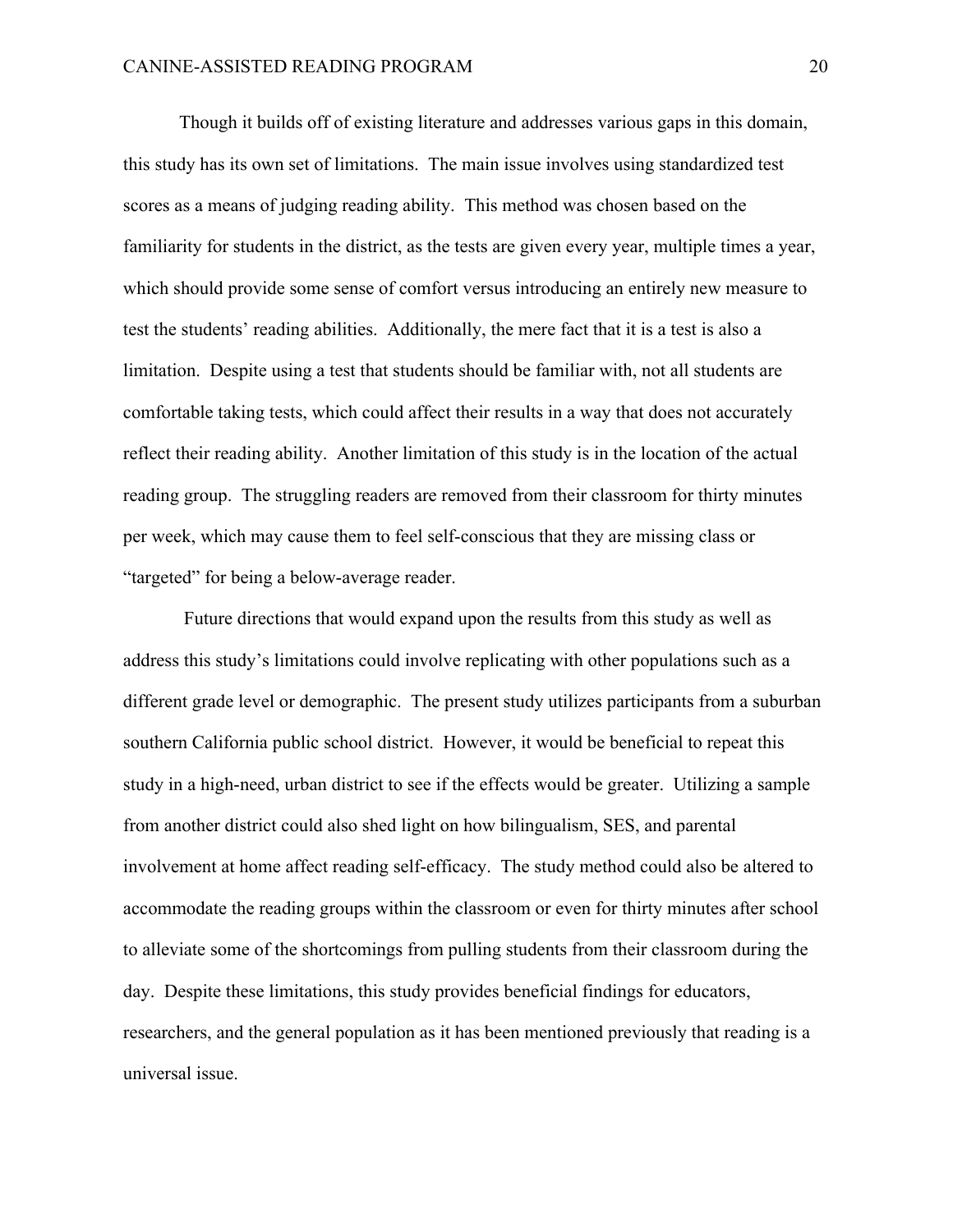The results from this study can be used to guide classroom practices, future intervention programs, and professional development for teachers. Though this study is reliant on dogs as the means of increasing reading self-efficacy, it should also demonstrate the power of self-efficacy as a mediating variable on reading skill level. With that information, teachers can focus on improving reading self-efficacy in other ways, should they not have access or funds for incorporating dogs into their reading curriculum. However, the results from this study could help spread awareness about the benefits of including dogs in academic settings, as well as the specific benefits of canine-assisted reading programs.

Whether we like it or not, reading is important. Unfortunately, not all children progress through our education system at the same reading level. This study utilizes dogs—a time-tested solution (Hall et al., 2016)—to help below-average readers increase their selfefficacy and their reading ability and to guide further research in this area.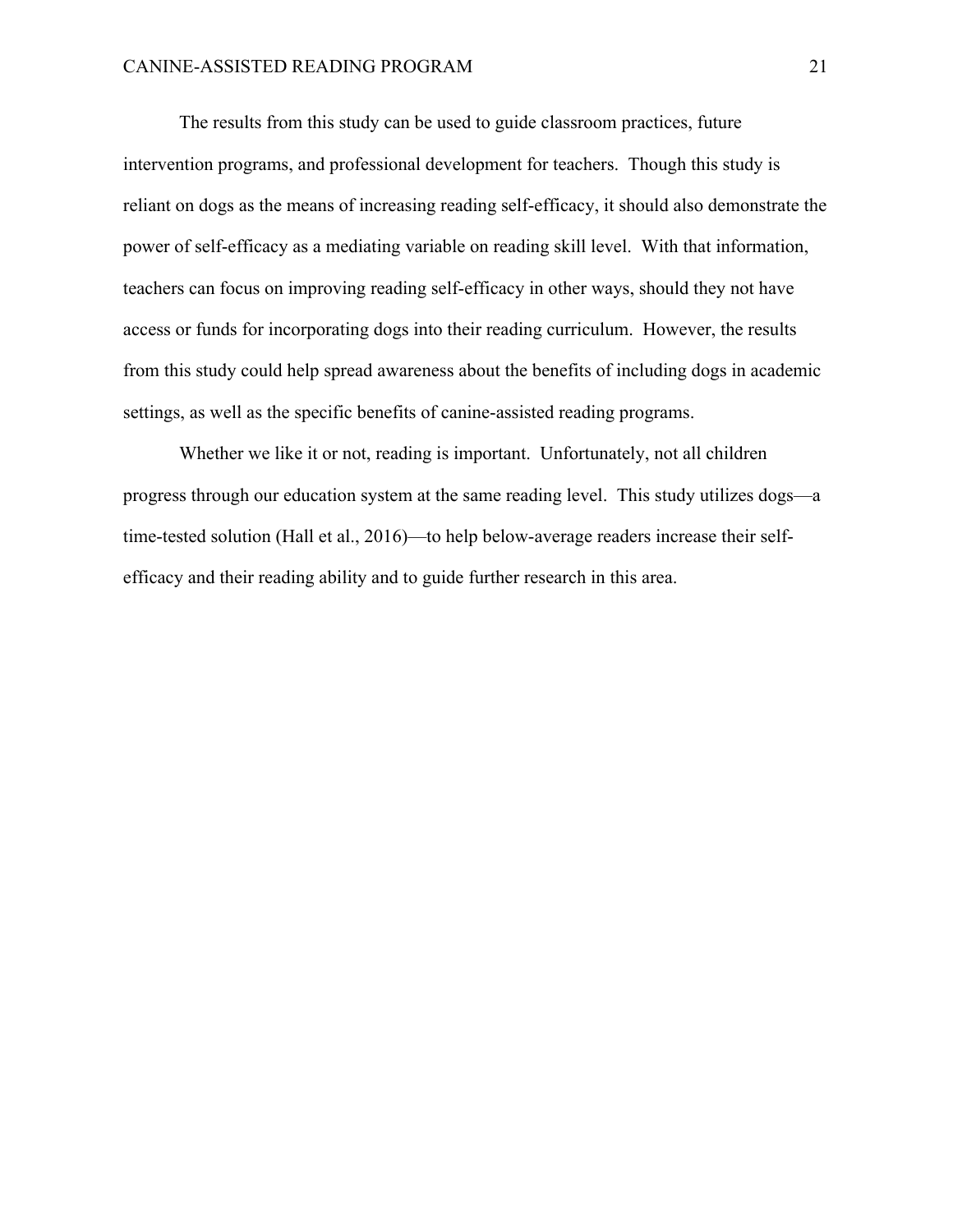#### References

- American Veterinary Medical Association (2011). Guidelines for Animal Assisted Activity, Animal-Assisted Therapy and Resident Animal Programs.
- Bandura, A. (1977). Self-efficacy: Toward a unifying theory of behavioral change. *Psychological Review, 84*(2), 191-215.
- Bandura, A., Barbaranelli, C., Caprara, G., & Pastorelli, C. (1996). Multifaceted impact of self-efficacy on academic functioning. *Child Development, 67*(3), 1206-1222.
- Bandura, A. (1994). Self-efficacy. In V. S. Ramachaudran (Ed.), Encyclopedia of human behavior (Vol. 4, pp. 71-81). New York: Academic Press. (Reprinted in H. Friedman [Ed.], Encyclopedia of mental health. San Diego: Academic Press, 1998). Retrieved from: https://www.uky.edu/~eushe2/Bandura/BanEncy.html
- Bassette, L. & Taber-Doughty, T. (2013). The effects of a dog reading visitation program on academic engagement behavior in three elementary students with emotional and behavioral disabilities: A single case design. *Child Youth Care Forum, 42*, 239-256. doi: 10.1007/s10566-013-9197-y
- Carroll, J. & Fox, A. (2017). Reading self-efficacy predicts word reading but not comprehension in both girls and boys. *Frontiers in Psychology, 7*, 2056. doi: 10.3389/fpsyg.2016.02056
- Education Data Partnership. (2017). *Claremont unified: District summary.* Retrieved from: https://www.ed-data.org/district/Los-Angeles/Claremont-Unified
- Fujisawa, H., Kumasaka, T., Masu, H., & Kataoka, M. (2016). Changes in mood among 4th year elementary school students when interacting with dogs and considerations: The need for animals in elementary education. *International Medical Journal, 23*(6), 633- 635.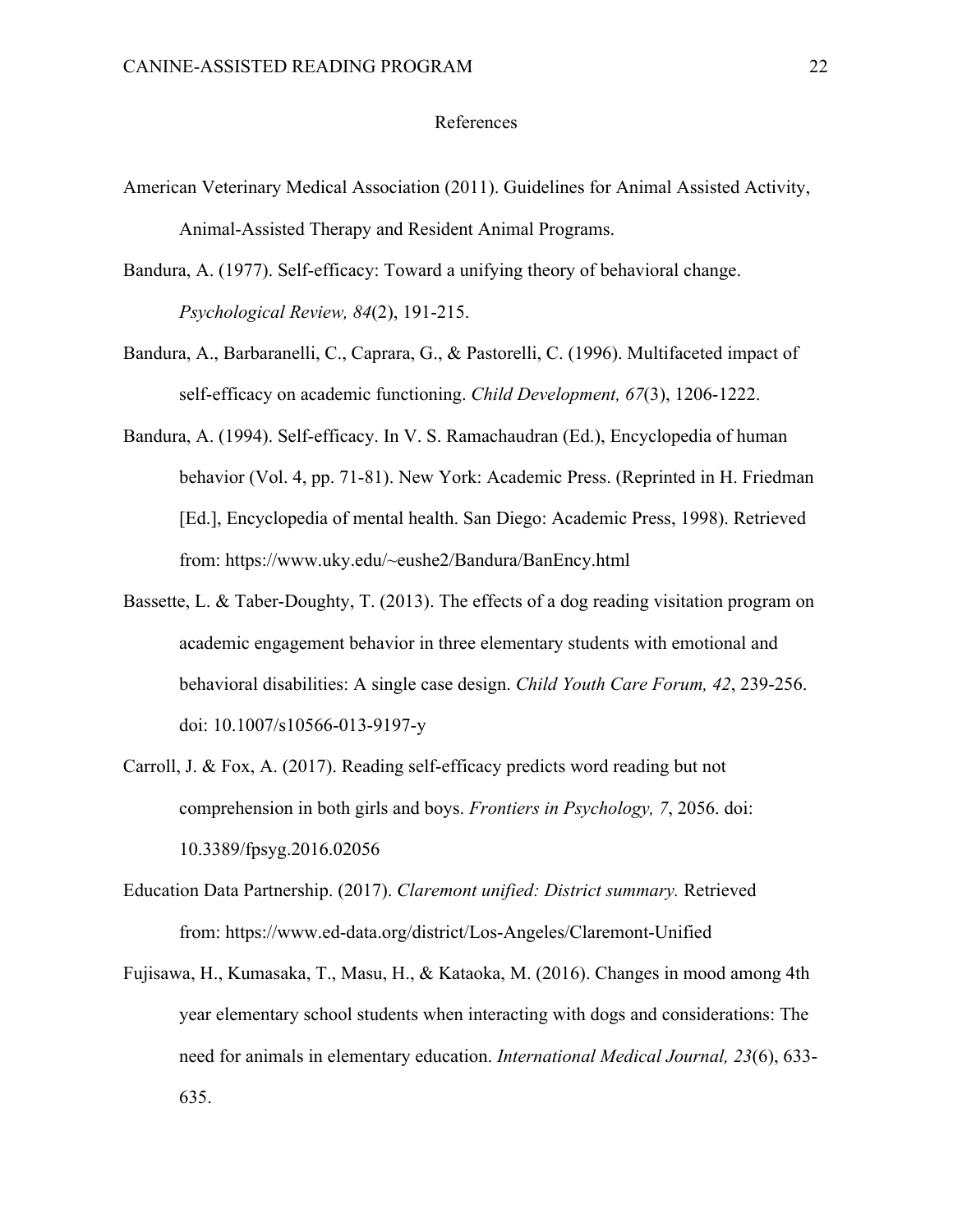- Hall, S., Gee, N., & Mills, D. (2016). Children reading to dogs: A systematic review of the literature. *PLoS ONE, 11*(2). doi: 10.1371/journal.pone.0149759
- Hergovich, A., Monshi, B., Semmler, G., & Zieglmayer V. (2002). The effects of the presence of a dog in the classroom. *Anthrozoös, 15*(1), 37-50. doi: 10.2752/089279302786992775
- Jalongo, M., Astorino, T., & Bomboy, N. (2004). Canine visitors: The influence of therapy dogs on young children's learning and well-being in classrooms and hospitals. *Early Childhood Education Journal, 22*(1), 9-16. doi: 1082-3301/04/0800-0009/0
- Kell, H., Lubinski, D., & Benbow, C. (2013). Who rises to the top? Early indicators. *Psychological Science, 24*(5), 648-659. doi: 10.1177/0956797612457784
- Kirnan, J., Siminerio, S., & Wong, Z. (2016). The impact of a therapy dog program on children's reading skills and attitudes toward reading. *Early Childhood Education Journal, 44*, 637-651. doi: 10.1007/s10643-015-0747-9
- Kirnan, J., Ventresco, N., & Gardner, T. (2017). The impact of a therapy dog program on children's reading: Follow-up and extension to ELL students. Early Childhood Education Journal, 46, 103-116. doi: 10.1007/s10643-017-0844-z
- Kotrschal, K. & Ortbauer, B. (2003). Behavioral effects of the presence of a dog in a classroom. *Anthrozoös, 16*(2), 147-159. doi: 10.2752/089279303786992170
- Linnenbrink, E. & Pintrich, P. (2003). The role of self-efficacy beliefs in student engagement and learning in the classroom. *Reading and Writing Quarterly, 19*, 119-137. doi: 10.1080/10573560390143076

le Roux, M., Swartz, L., & Swart, E. (2014). The effect of an animal-assisted reading program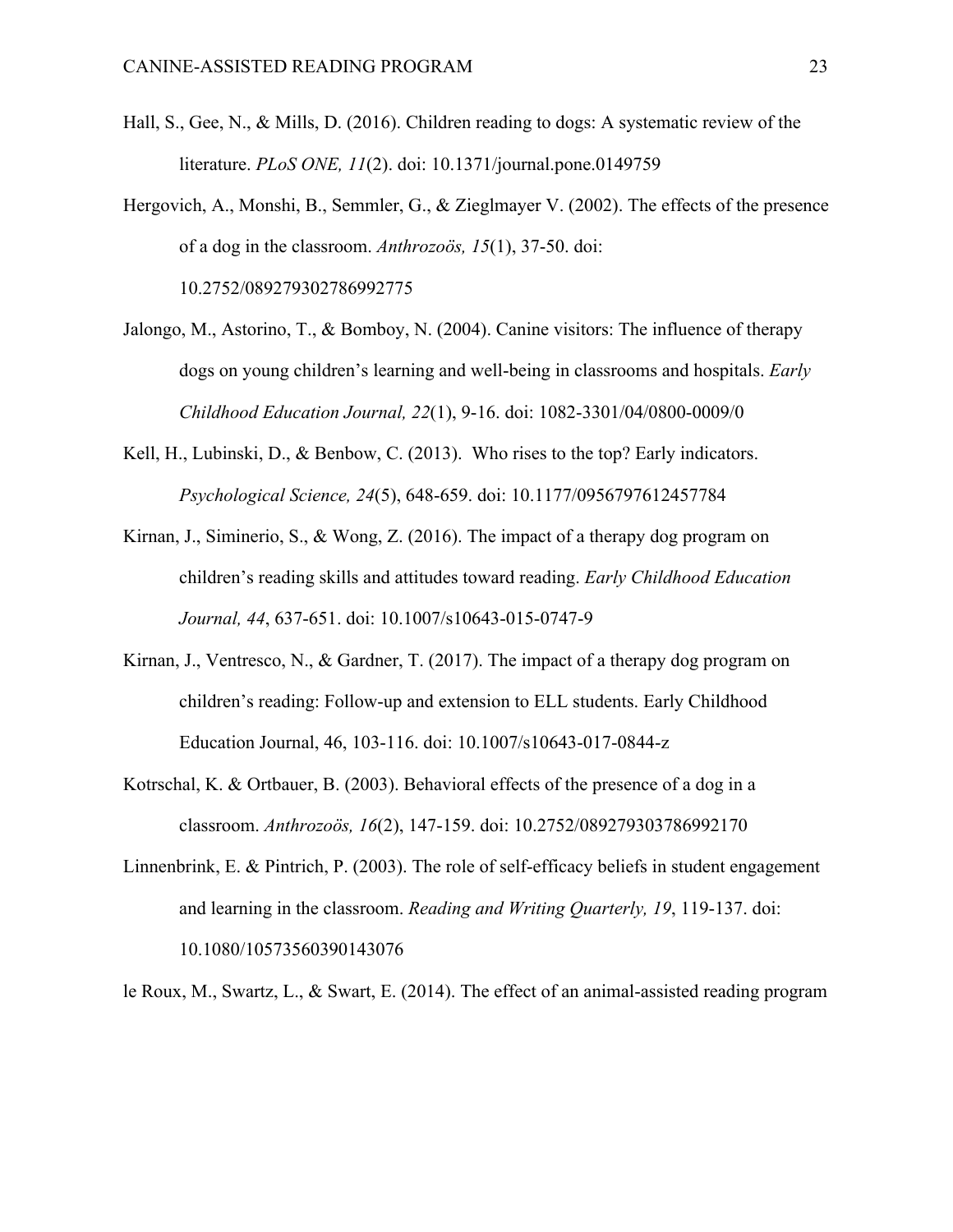on the reading rate, accuracy and comprehension of grade 3 students: A randomized control study. *Child Youth Care Forum, 43*, 655-673. doi: 10.1007/s10566-014-9262- 1

- Lenihan, D., McCobb, E., Diurba, A., Linder, D., & Freeman, L. (2016). Measuring the effects of reading assistance dogs on reading ability and attitudes in elementary schoolchildren. *Journal of Research in Childhood Education, 30* (2), 252-259. doi: 10.1080/02568543.2016.1143896
- Levinson, B. (1984). Human/companion animal therapy. *Journal of Contemporary Psychotherapy, 14*(2). doi: 10.1007%2FBF00946311
- Levinson, E., Vogt, M., Barker, W., Jalongo, M.R., & Van Zandt, P. (2017). Effects of reading with adult tutor/therapy dog teams on elementary students' reading achievement and attitudes. *Society & Animals, 25*(1), 38-56. doi: 10.1163/15685306- 12341427
- Linder, D., Mueller, M., Gibbs, D., Alper, J., & Freeman, L. (2018). Effects of an animalassisted intervention on reading skills and attitudes in second grade students. *Early Childhood Education Journal, 46*(3), 332-329. doi: 10.1007/s10643-017-0862-x
- Margolis, H. & McCabe, P. (2016) Improving self-efficacy and motivation: What to do, what to say. *Intervention in School and Clinic, 41*(4), 218-227.

National Center for Education Statistics. (2015). The Nation's Report Card: Math and Reading Assessment, National Assessment of Educational Progress (NAEP). Washington, D.C: Institute of Education Sciences, Department of Education. Retrieved from

https://www.nationsreportcard.gov/reading\_math\_2015/#reading?grade=4

Prothmann, A., Bienert, M., & Ettrich, C. (2006). Dogs in child psychotherapy: Effects on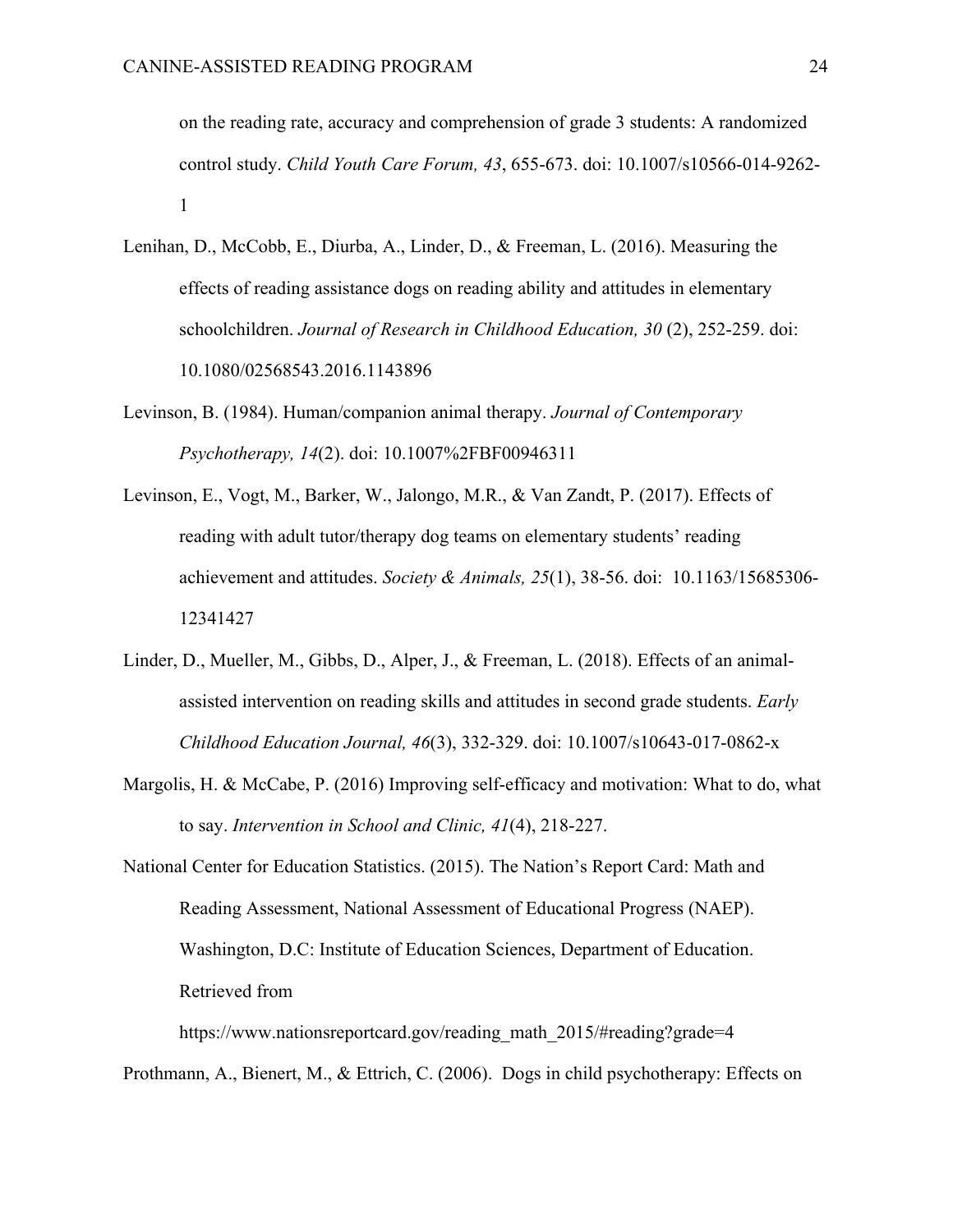state of mind. *Anthrozoös, 19*(3), 265-277. doi: 10.2752/089279306785415583

Sorin, R., Brooks, T., & Lloyd, J. (2015). The impact of the Classroom Canines program on children's reading, social and emotional skills, and motivation to attend school. *The International Journal of Literacies, 22*(2), 23-35.

Pajares, F. (1996). Self-efficacy beliefs in academic settings. *Review of Educational Research, 66*(4), 543-578. Retrieved from: https://www-jstororg.ccl.idm.oclc.org/stable/pdf/1170653.pdf?refreqid=excelsior%3Ae45995ed5f25eae b1acc39a455fc817c

- Pajares, F. (2003). Self-efficacy beliefs, motivation, and achievement in writing: A review of the literature. *Reading and Writing Quarterly, 19*, 139-158. doi: 10.1080/10573560390143085
- Pastorelli, C., Caprara, G., Barbaranelli, C., Rola, J., Rozsa, S, & Bandura, A. (2001). The structure of children's perceived self-efficacy: A cross-national study. *European Journal of Psychological Assessment, 17*(2), 87-97.
- Pressley, M., Dolezal, S., Raphael, L., Mohan, L., Roehrig, A., & Bogner, K. (2003). Increasing academic motivation in primary grades. *Journal of Catholic Education, 6*(3), 372-392. doi: 10.15365/joce.0603092013
- Shabani, K., Khatib, M., & Ebadi, S. (2010). Vygotsky's zone of proximal development: Instructional implications and teachers' professional development. *English Language Teaching, 3*(4), 237-248.
- Unrau, N., Rueda, R., Son, E., Polanin, J., Lundeen, R., & Muraszewski, A. (2018). Can reading self-efficacy be modified? A meta-analysis of the impact of interventions on reading self-efficacy. *Review of Educational Research, 88*(2), 167-204). doi: 10.3102/0034654317743199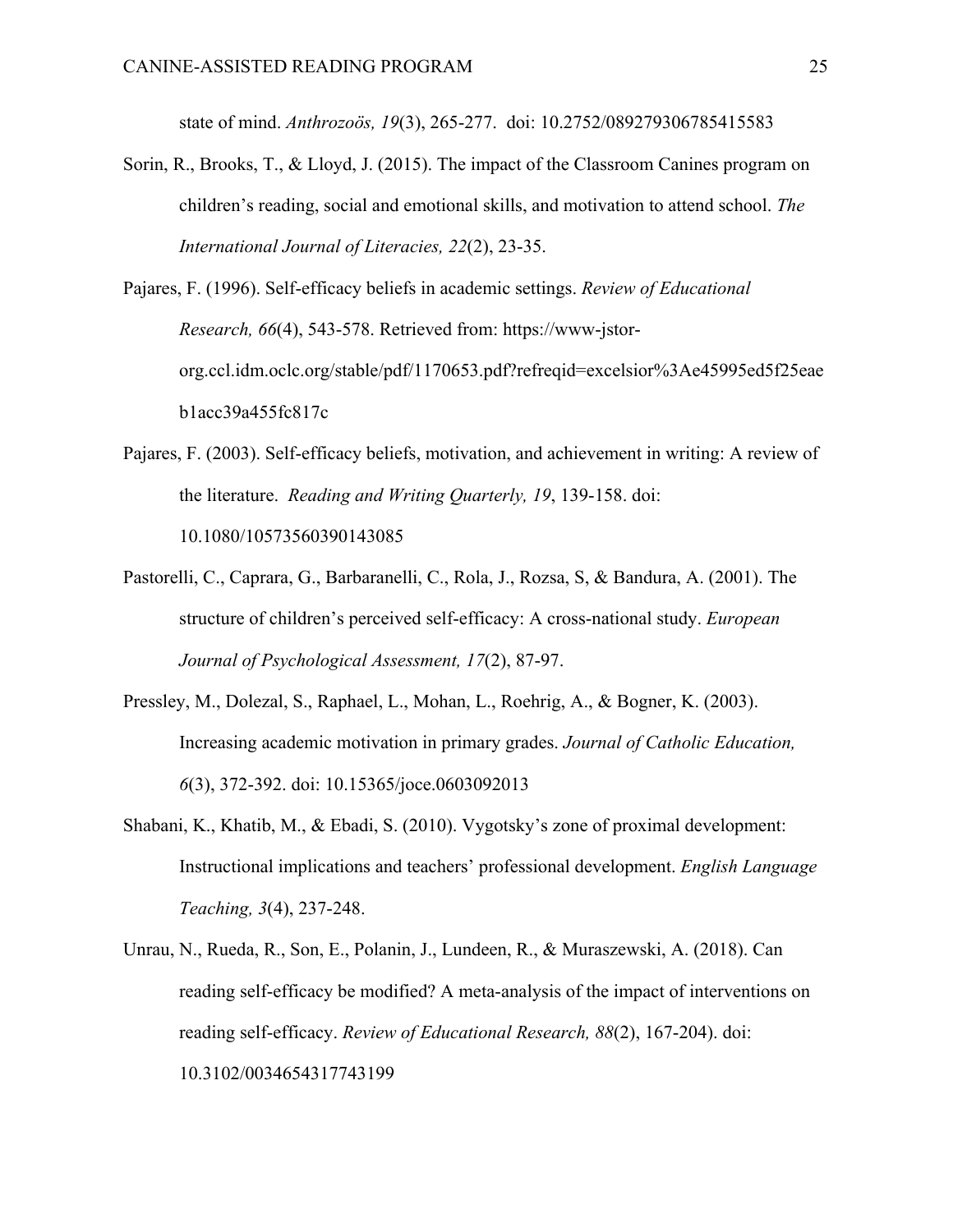- U.S. Department of Education Office of Educational Research and Improvement. (2002). Adult literacy in America: A first look at the findings of the national adult literacy survey. *National Center for Education Statistics.* Retrieved from https://nces.ed.gov/pubs93/93275.pdf
- U.S. Department of Education. (2003). Questions and answers on no child left behind. Retrieved from https://www2.ed.gov/nclb/methods/reading/reading.html.
- Vygotsky, L. (1978). Mind in Society: the Development of Higher Psychological Processes. Cambridge, MA: Harvard University Press.
- Wohlfarth, R., Mutschler, B., Beetz, A., Kreuser, F., & Korsten-Reck, U. (2013). Dogs motivate obese children for physical activity: Key elements of a motivational theory of animal assisted interventions. *Frontiers in Psychology, 4*, 796. doi: 10.3389/fpsyg.2013.00796
- Wohlfarth, R., Mutschler, B., Beetz, A., & Schleider, K. (2014). An investigation into the efficacy of therapy dogs on reading performance in 6-7 year old children. *Human-Animal Interaction Bulletin, 2*, 60-73. Retrieved from https://www.researchgate.net/publication/305992296 An investigation into the effic acy of therapy dogs on reading performance in 6-7 year old children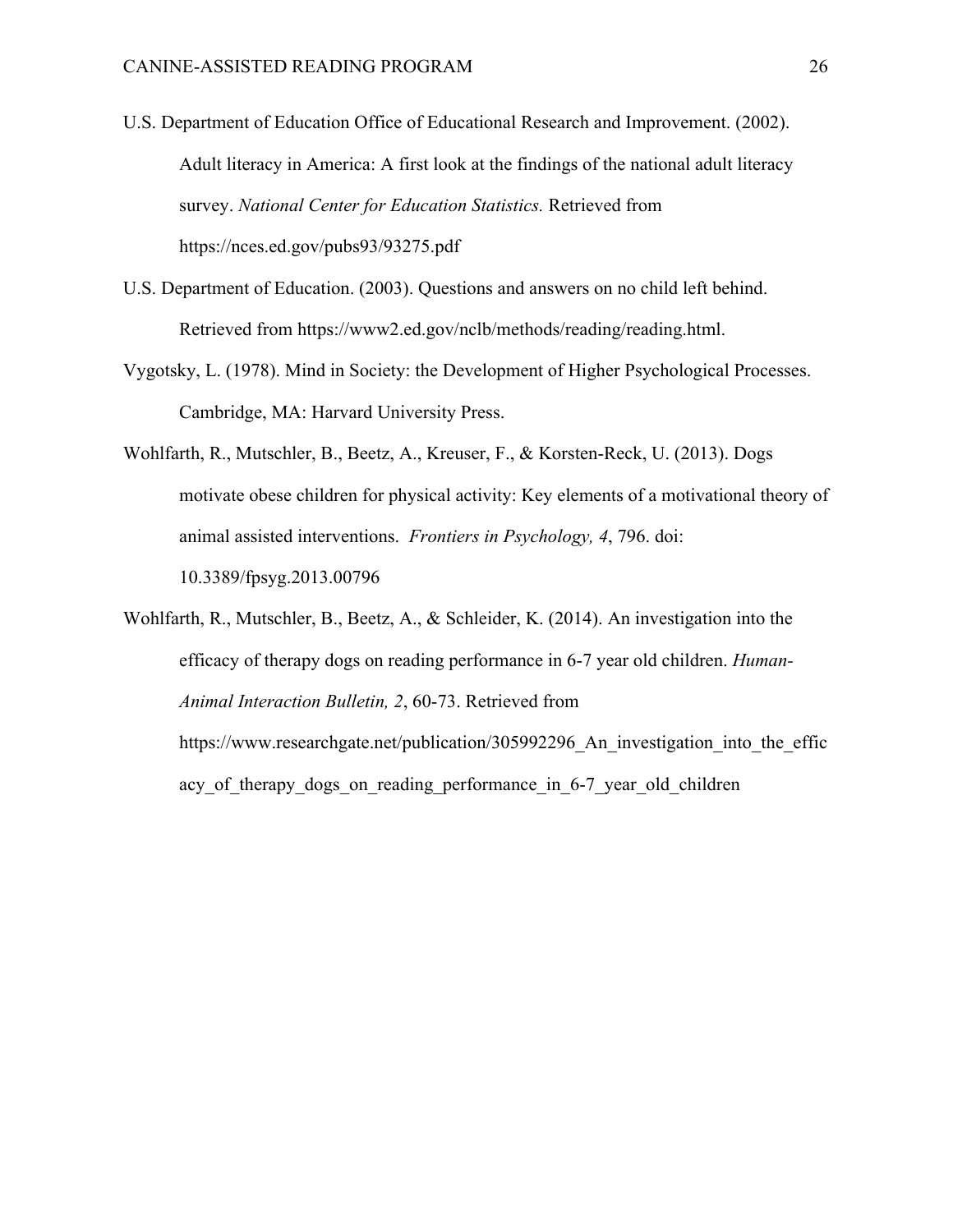## **Appendix**

## **Reading self-efficacy questionnaire (Carroll & Fox, 2017)**

## **Practice**

Read each item and rate how certain YOU are that you can do the actions described below by circling one of the numbers below the item. High scores equal a higher certainty that you can do the action. Please wait for instructions before starting the practice items.

## **Lift a bag of sugar**

| Very certain I cannot do-1 2 3 4 5 6 7 - Very certain I<br>can do             |  |  |  |
|-------------------------------------------------------------------------------|--|--|--|
| Lift one of my class friends                                                  |  |  |  |
| Very certain I cannot do-1 $2 \t3 \t4 \t5 \t6 \t7$ - Very certain I<br>can do |  |  |  |
| Lift two of my class friends                                                  |  |  |  |
| Very certain I cannot do-1 $2 \t3 \t4 \t5 \t6 \t7$ - Very certain I<br>can do |  |  |  |

## **Main questionnaire**

Read each sentence and rate how certain **YOU** are that you can do the things described below. It is important you tell us what **YOU** think about your reading. When you think about reading, think about the any reading that you do at school and at home. These could be things you read in books, magazines, newspapers, comics, emails, text messages and the internet. To give an answer circle one of the numbers on the scale below the item.

Very certain I cannot do  $-1$  2 3 4 5 6 7 - Very certain I can do

- 1. Read out loud in front of the class
- 2. Continue reading even when I find it difficult
- 3. Work out the sounds in words I have not seen before